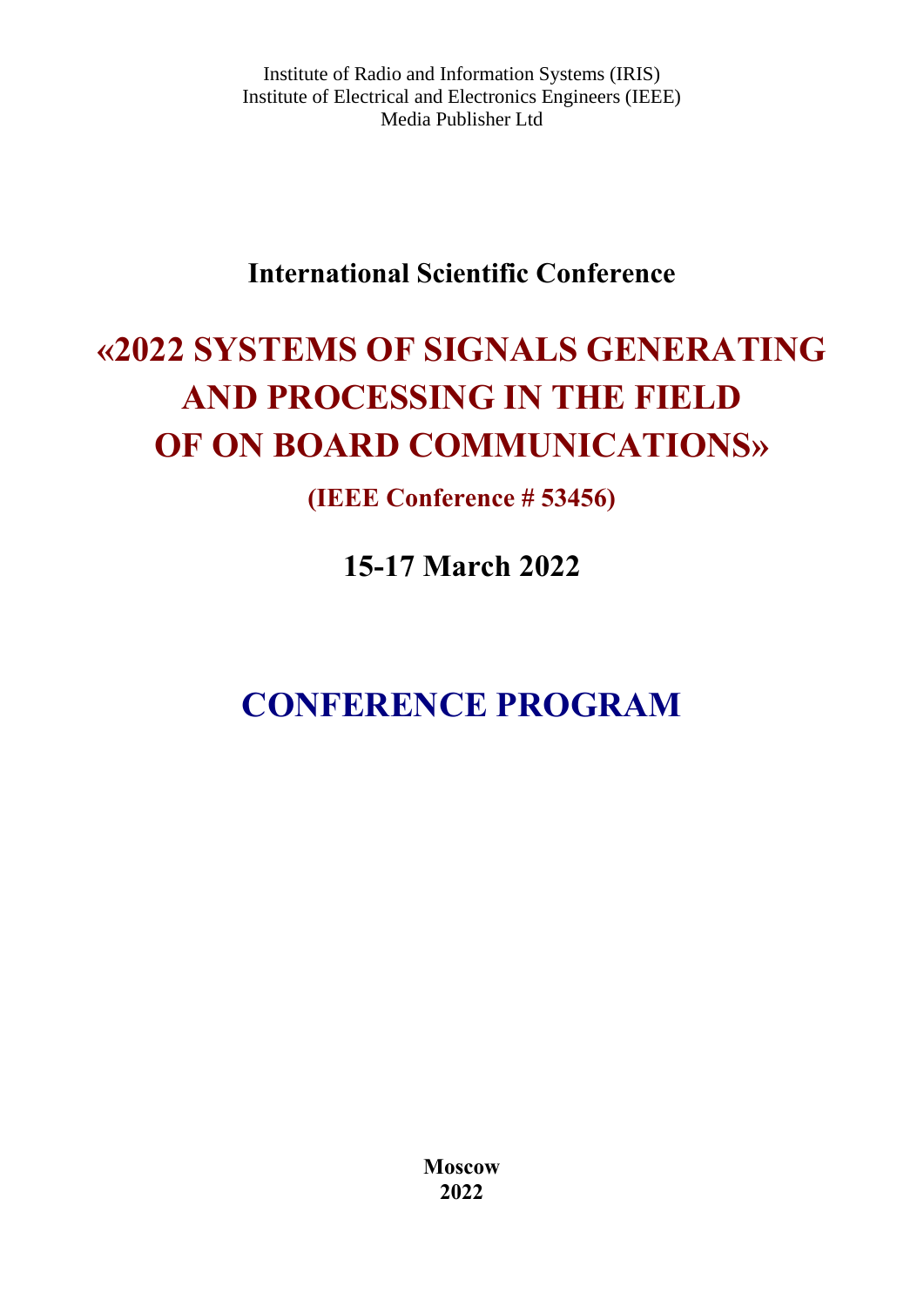# **CONFERENCE ORGANIZERS**

# INSTITUTE OF RADIO AND INFORMATION SYSTEMS (IRIS) INSTITUTE OF ELECTRICAL AND ELECTRONICS ENGINEERS (IEEE) MEDIA PABLISHER LTD

# **CONFERENCE SECTIONS \***

**1.** Antennas and Radio Waves Propagation.

- **2.** Navigation and Mathematical Algorithms of an Object Space Orientation.
- **3.** Radiofrequency Applications.
- **4.** Wire and Optical Communication and Control Systems.
- **5.** Intelligent Transport Systems
- *Sub-section 1*: Peculiarities of data exchange in cooperative ITS
- *Sub-section 2*: Test methods of motor vehicles integrated into an intelligent transport environment
- *Sub-section 3*: Improving the power plants of intelligent vehicles
- *Sub-section 4*: Theoretical Aspects of Artificial Intelligence Systems Development for Transportation Engineering

#### **6.** Digital signal processing in on-board radio systems

#### **7.** Electrical and electronic engineering pedagogy

\* The reports in the program inside the sections are listed in alphabetical order by the name of the first author. By agreement with the chairman of the section, the order of reports may be changed (*Доклады в программе внутри секций перечислены в алфавитном порядке по фамилии первого автора. По согласованию с председателем секции порядок следования докладов может быть изменен*).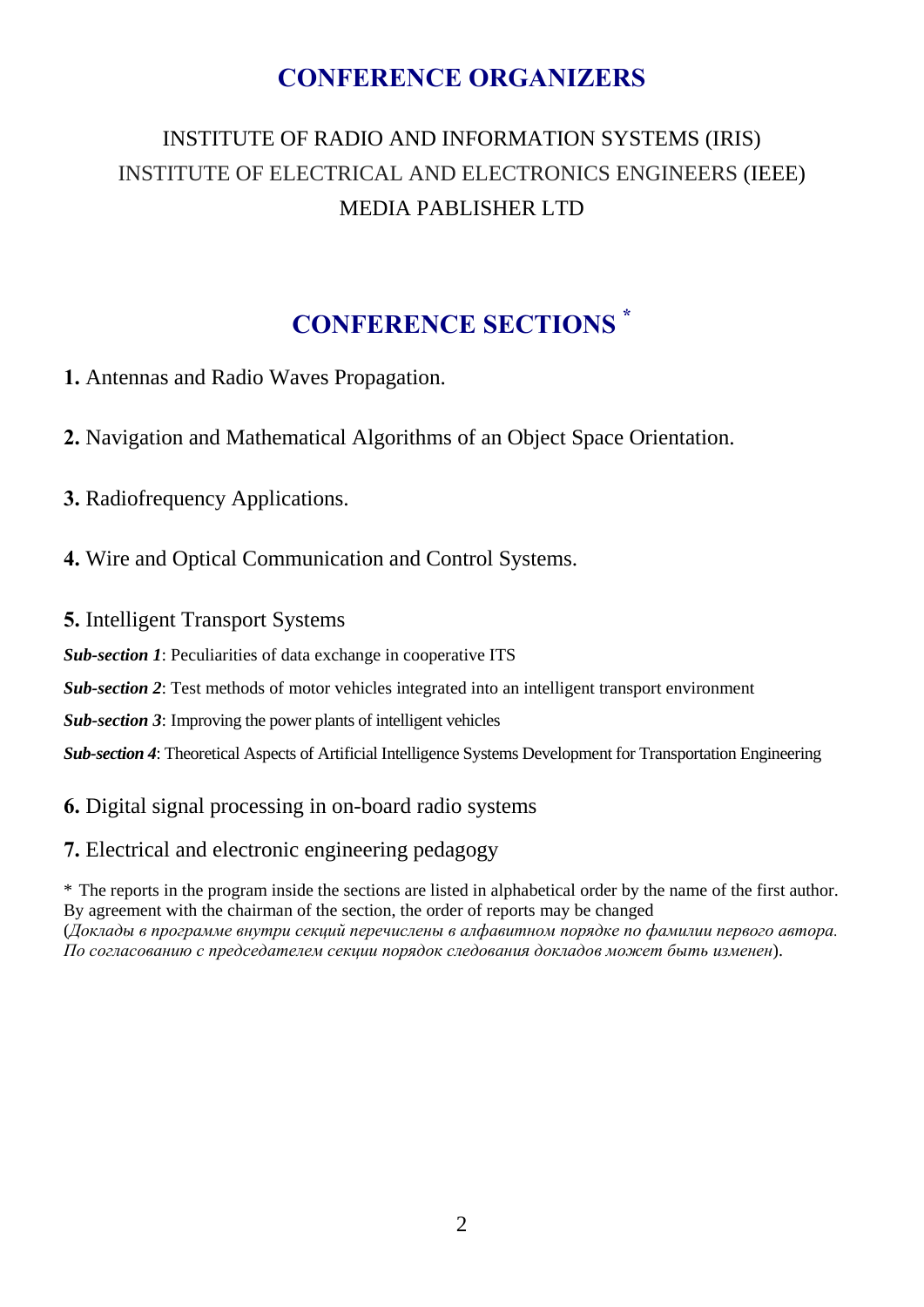# **CONFERENCE SCHEDULE**

# **15 March 2022 (Tuesday)**

#### **TRACK 1**

| $10-00 - 10-30$ | <b>Registration of participants</b> (регистрация участников) |
|-----------------|--------------------------------------------------------------|
| $10-30 - 10-40$ | <b>Opening remarks of the conference organizers</b>          |
|                 | (вступительное слово организаторов конференции)              |

- **10-40 13-20 Conference section 1** (*работа секции 1*)
- **14-00 15-40 Conference section 2** (*работа секции 2*)
- **16-00 17-40 Conference section 3** (*работа секции 3*)

#### **TRACK 2**

**10-40 — 19-20 Conference section 5 (sub-section 1)** (*работа секции 5: подсекция 1*)

#### **TRACK 3**

- **10-40 14-10 Conference section 6 (sub-section 1)** (*работа секции 6: подсекция 1*)
- **15-00 19-00 Conference section 6 (sub-section 2)** (*работа секции 6: подсекция 2*)

# **16 March 2022 (Wednesday)**

#### **TRACK 1**

- **10-00 12-20 Conference section 5 (sub-section 2)** (*работа секции 5: подсекция 2*)
- **13-00 15-20 Conference section 5 (sub-section 3)** (*работа секции 5: подсекция 3*)

#### **TRACK 2**

**10-00 — 18-20 Conference section 5 (sub-section 4)** (*работа секции 5: подсекция 4*)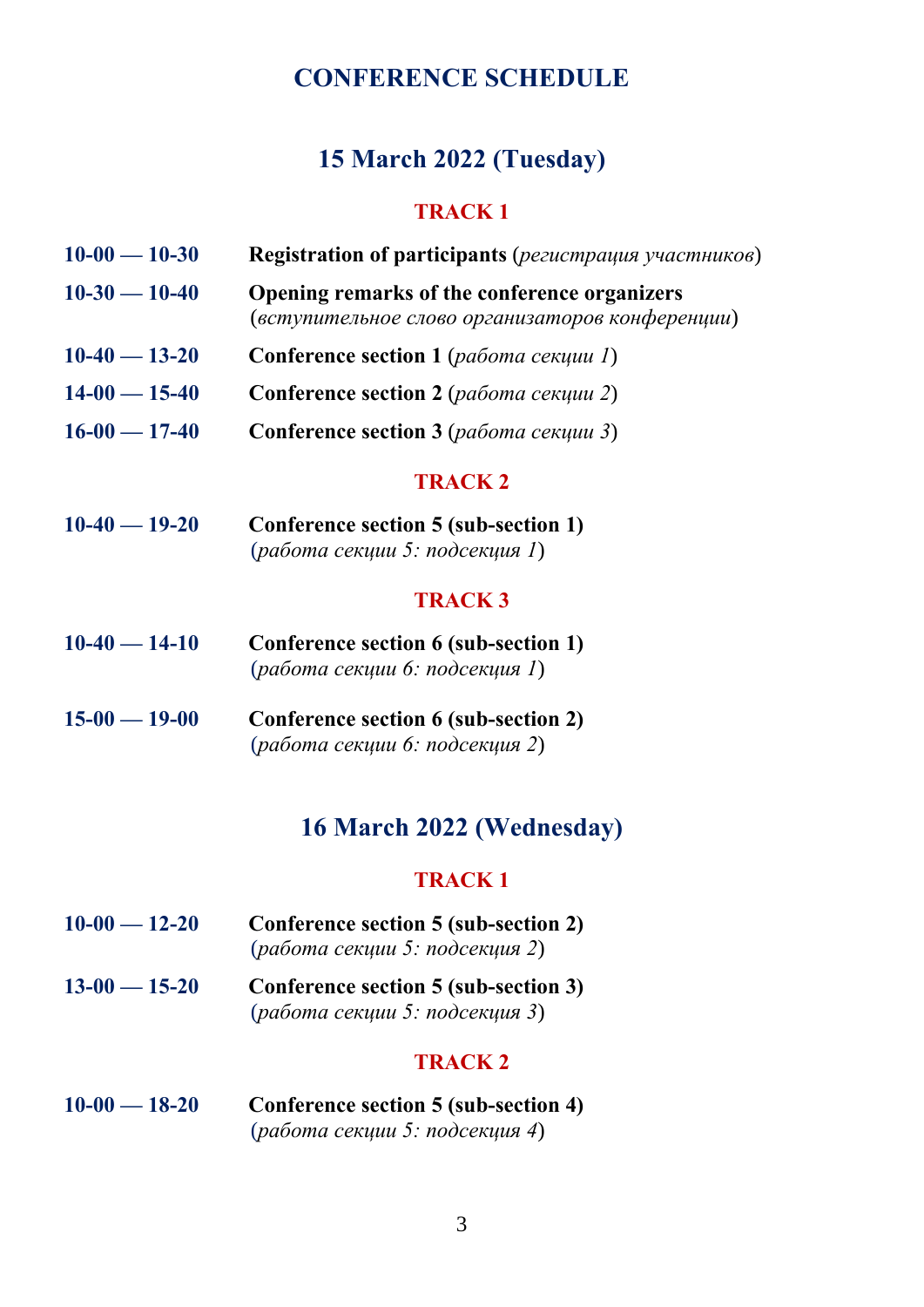#### **TRACK 3**

- **10-00 13-30 Conference section 6 (sub-section 3)** (*работа секции 6: подсекция 3*)
- **15-00 19-00 Conference section 6 (sub-section 4)** (*работа секции 6: подсекция 4*

# **17 March 2022 (Thursday)**

# **TRACK 2**

**10-00 — 19-00 Conference section 4** (*работа секции 4*)

#### **TRACK 1**

**10-00 — 13-20 Conference section 7** (*работа секции 7*)

# **TRACK 1**

**18-20 — 18-40 Conference results and laureates announcement**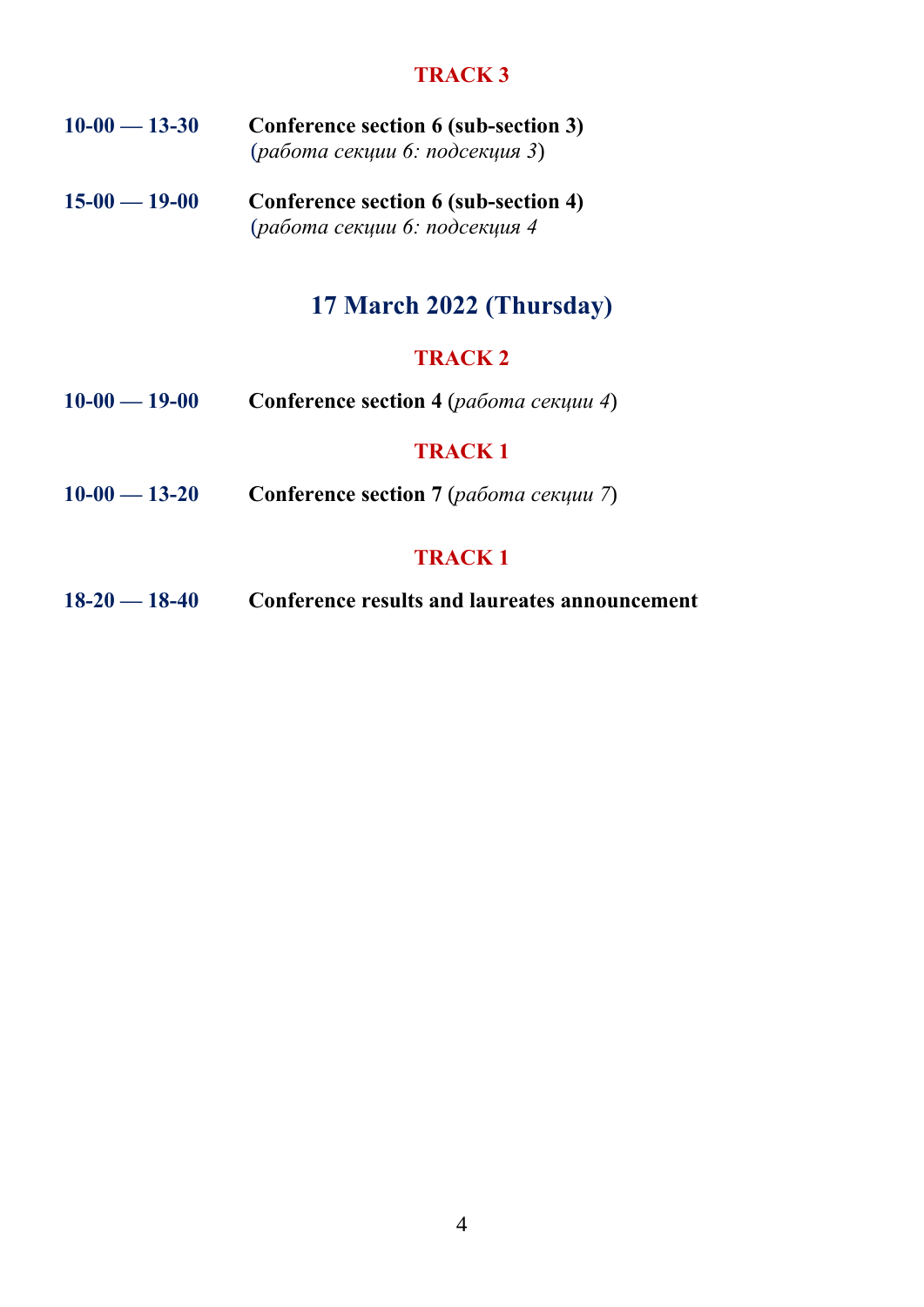# **March 15, 2022 (Tuesday)**

#### **SECTION 1 Antennas and Radio Waves Propagation**

# **SECTION CHAIRMEN: Vadim A. Kaloshin,** *Doctor of Sciences (Engineering),*

 *IEEE Region 8, Chair of AP Moscow Chapter, Vice-chair of MTT/ED/AES Moscow Chapter ,* *Senior Member, IEEE*

# **10-40 – 11-00**

**Elchin V. Gadzhiev, Elena V. Ovchinnikova**  *Moscow Aviation Institute (National Research University), Moscow, Russia*  **Svetlana G. Kondratieva, Pavel A. Smachilin**  *Moscow Aviation Institute (National Research University), Moscow, Russia; Peoples Friendship University of Russia (RUDN University), Moscow, Russia*  **ONBOARD XBAND ANTENNA ARRAY** 

# **11-00 – 11-20**

**Sadi M. Karimov**  *Tajik Technical University Named after Academician M.S. Osimi, Dushanbe, Tajikistan*  **Abdulmusavvir A. Karimov**  *Moscow Polytechnic University, Moscow, Russia*  **Dilshod Ch. Ravshanov** *(Member, IEEE) Tajik Technical University Named after Academician M.S. Osimi, Dushanbe, Tajikistan*  **DEVELOPMENT OF A MICROSTRIP COUPLER WITH REDUCED** 

**DIMENSIONS** 

# **11-20 – 11-40**

**Sergey Yu. Kazantsev** *(Member, IEEE)***, Alexander S. Brusentsev, Pavel A. Titovets, Kerry M. Bellune**  *Moscow Technical University of Communications and Informatics, Moscow, Russia*  **Nikolay N. Bogachev**  *Prokhorov General Physics Institute of the Russian Academy of Sciences, Moscow, Russia*  **CONFIGURABLE PLASMA ANTENNA WITH LASER CONTROL** 

**11-40 – 12-00 Phillimon Makibinyane, Pius. A. Owolawi, Gbolahan Aiyetoro**  *Tshwane University of Technology, Pretoria ,South Africa*  **ESTIMATION OF CROSS POLARIZATION DUE TO RAIN OVER SOME STATIONS IN SOUTH AFRICA**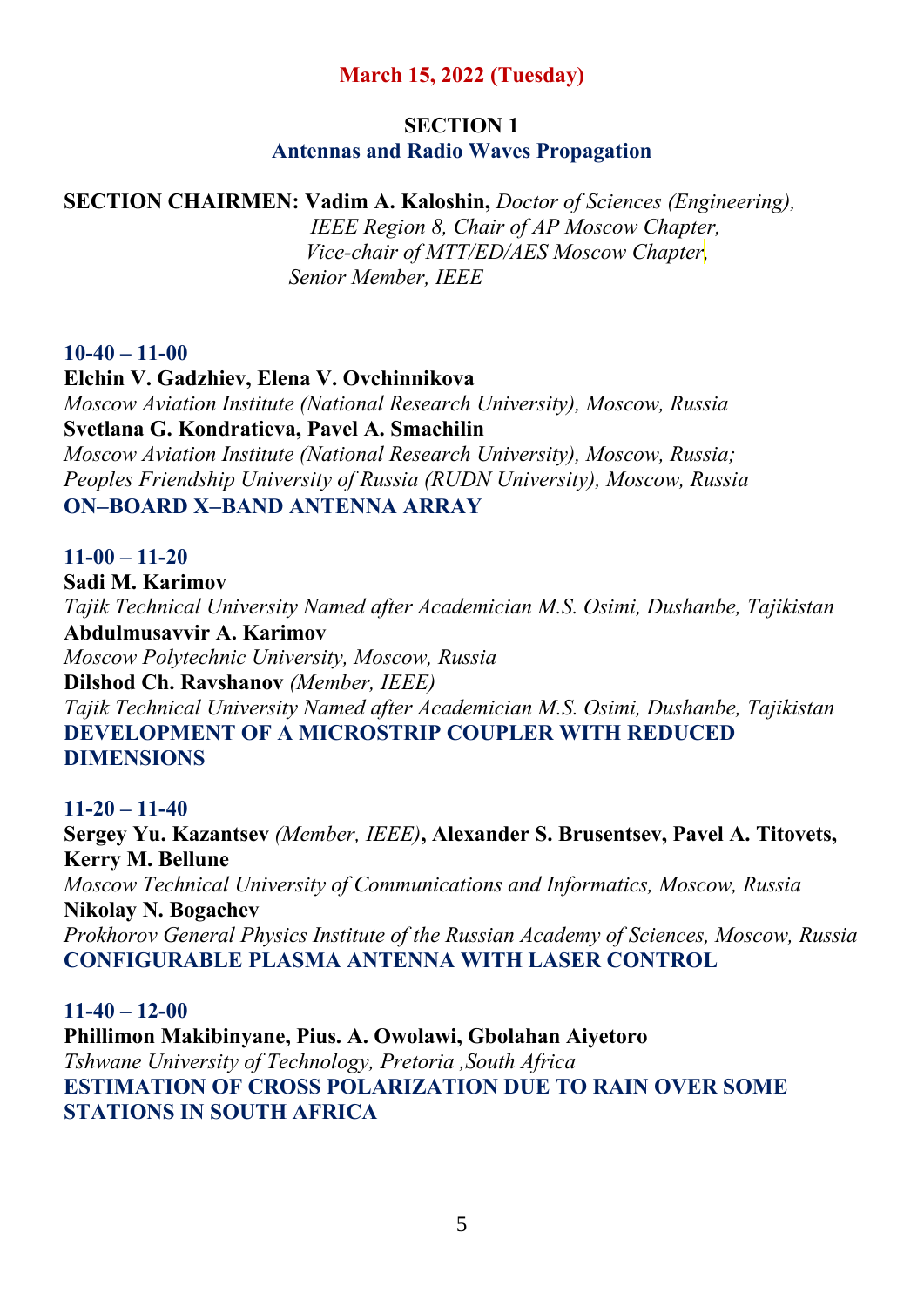**12-00 – 12-20**

**V. F. Mikhailov, I. V. Mazhnik** 

*St. Petersburg State University of Aerospace Instrumentation, St. Petersburg, Russia*  **CALCULATION OF RADIATION CHARACTERISTICS OF A CIRCULAR WAVEGUIDE COVERED WITH THERMAL PROTECTION AND PLASMA LAYER** 

**12-20 – 12-40 Yu. B. Nechaev, I. W. Peshkov**  *Bunin Yelets State University, Yelets, Russia*  **SIMULATION OF DIGITAL AND ANALOG SPATIAL FILTERING OF VHF SIGNALS IN CHANNEL WITH LOSSES DUE TO MULTIPPLE DIFFRACTION** 

**12-40 – 13-00**

**Dilshod Ch. Ravshanov** *(Member, IEEE) Tajik Technical University named after academician M.S. Osimi, Dushanbe, Tajikistan*  **Evgeniy Β. Bablyuk, Abdulmusavvir A. Karimov**  *Moscow Polytechnic University, Moscow, Russia*  **STRIPLINE QUADRATURE COUPLER DESIGN** 

**13-00 – 13-20**

**Vladimir N. Repinsky, Nikita V. Belov**  *Moscow Technical University of Communications and Informatics, Moscow, Russia*  **MINIMIZATION OF TRANSIENT DISTORTIONS IN THE IONOSPHERIC WAVE RECEPTION SYSTEM BY A PHASED ARRAY ANTENNA WITH CONTROLLED POLARIZATION CHARACTERISTIC**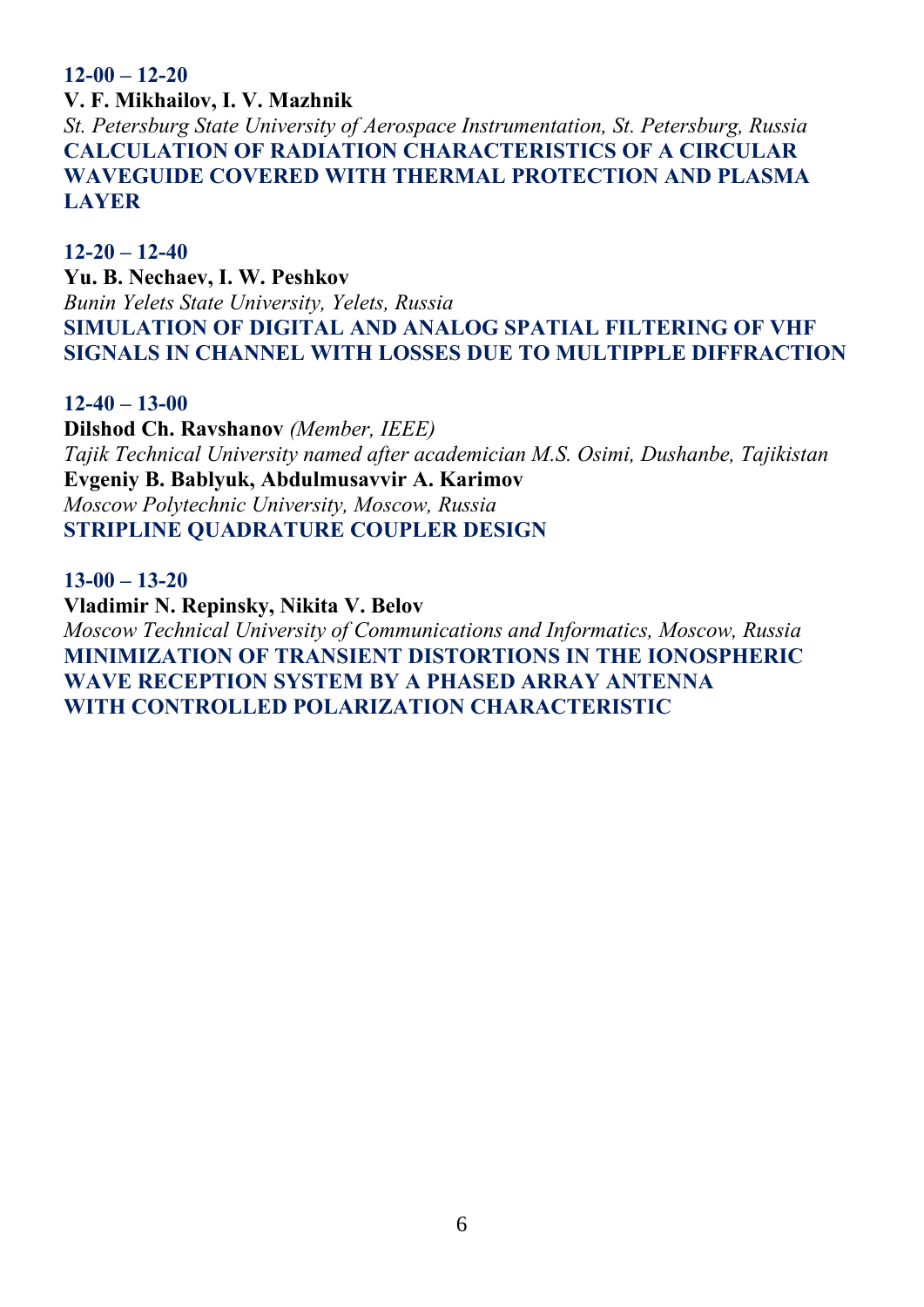#### **March 15, 2022 (Tuesday)**

#### **SECTION 2 Navigation and Mathematical Algorithms of an Object Space Orientation**

# **SECTION CHAIRMEN: Grigoriy A. Fokin,** *Doctor of Sciences (Engineering), The Bonch-Bruevich Saint Petersburg State University of Telecommunications, Member, IEEE*

**14-00 – 14-20**

**Andrei G. Erokhin, Margarita F. Vanina, Elena A. Frolova**  *Moscow Technical University of Communications and Informatics, Moscow, Russia*  **MODELING THE PERFORMANCE OF ONBOARD DATA SERVER WITH RANDOM INPUT INFORMATION STREAM** 

#### **14-20 – 14-40**

**Grigoriy Fokin** *(Member, IEEE)***, Dmitriy Volgushev**  *The Bonch-Bruevich Saint Petersburg State University of Telecommunications, Saint Petersburg, Russia*  **SOFTWARE-DEFINED RADIO NETWORK POSITIONING TECHNOLOGY DESIGN. PROBLEM STATEMENT** 

**14-40 – 15-00 Zoya V. Ilyichenkova, Svetlana M. Ivanova**  *MIREA - Russian Technological University, Moscow, Russia*  **Andrey I. Volkov**  *Moscow Technical University of Communications and Informatics, Moscow, Russia*  **Alla Yu. Ermakova**  *MIREA - Russian Technological University, Moscow, Russia*  **TRAJECTORY CORRECTION OF AUTONOMOUS OBJECTS IN THE PRESENCE OF RESTRICTIONS** 

**15-00 – 15-20 Dmitrii A. Mikhailik, Yurij V. Kozlov, Ivan V. Malygin**  *Ural Federal University, Yekaterinburg, Russia*  **DESIGN AND STUDY OF AN ANTENNA SYSTEM FOR RECEIVING TELEMETRY INFORMATION FROM SPACECRAFT CUBESAT** 

#### **15-20 – 15-40**

**Margarita F. Vanina, Andrei G. Erokhin, Elena A. Frolova**  *Moscow Technical University of Communications and Informatics, Moscow, Russia*  **ANALYTICAL MODEL THE DATA TRANSMISSION MEDIUM OF THE ON-BOARD INFORMATION SYSTEM IN THE ETHERNET STANDARD**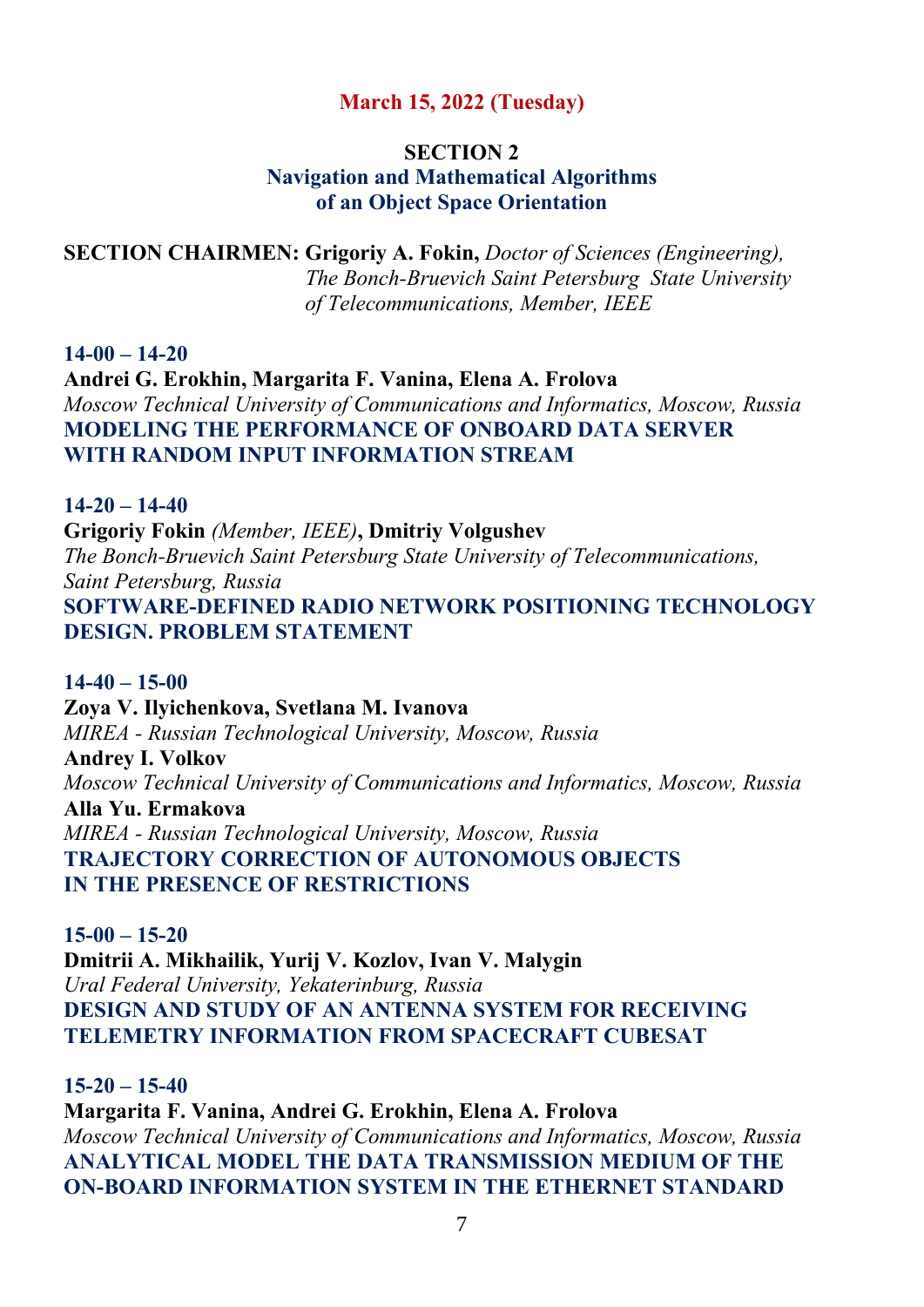# **March 15, 2022 (Tuesday)**

#### **SECTION 3. Radiofrequency Applications**

# **SECTION CHAIRMEN: Oleg V. Varlamov,** *Doctor of Sciences (Engineering),*

 *IEEE Region 8, Chair of Russia Section CAS Chapter, Professor of Moscow Technical University of Сommunications and Informatics, Senior Member, IEEE*

# **16-00 – 16-20**

**G. M. Aristarkhov, A. V. Markovskiy**  *Moscow Technical University of Communications and Informatics, Moscow, Russia*  **HIGHLY-SELECTIVE TWO-RESONATOR MICROSTRIP LOW-PASS FILTERS** 

# **16-20 – 16-40**

**Svetlana F. Gorgadze, Anton A. Maksimov**  *Moscow Technical University of Communications and Informatics, Moscow, Russia*  **TECHNIQUE FOR STUDYING MOBILE COMMUNICATIONS SYSTEMS SIGNAL POWER AMPLIFIER EFFICIENCY** 

#### **16-40 – 17-00**

**S. V. Pavlov, V. V. Maklachkova, V. A. Dokuchaev**  *Moscow Technical University of Communications and Informatics, Moscow, Russia*  **METHODOLOGY ASPECTS FOR RADIO RECEIVERS DEVELOPMENT OF TECHNICAL MONITORING EQUIPMENT** 

# **17-00 – 17-20 Elizabeth I. Chekmareva, Irina S. Sineva** *(Member, IEEE)***, Olga A. Slatina**  *Moscow Technical University of Communications and Informatics, Moscow, Russia*  **INTELLIGENT SYSTEM FOR COMMUNICATING WITH SPECIAL AIRCRAFT PASSENGERS**

# **17-20 – 17-40**

**Oleg V. Varlamov** *(Senior Member, IEEE) Moscow Technical University of Communications and Informatics, Moscow, Russia*  **THEORETICAL APPROACH TO CALCULATING REVERSE INTERMODULATION DISTORTION IN CLASS D RF POWER AMPLIFIERS**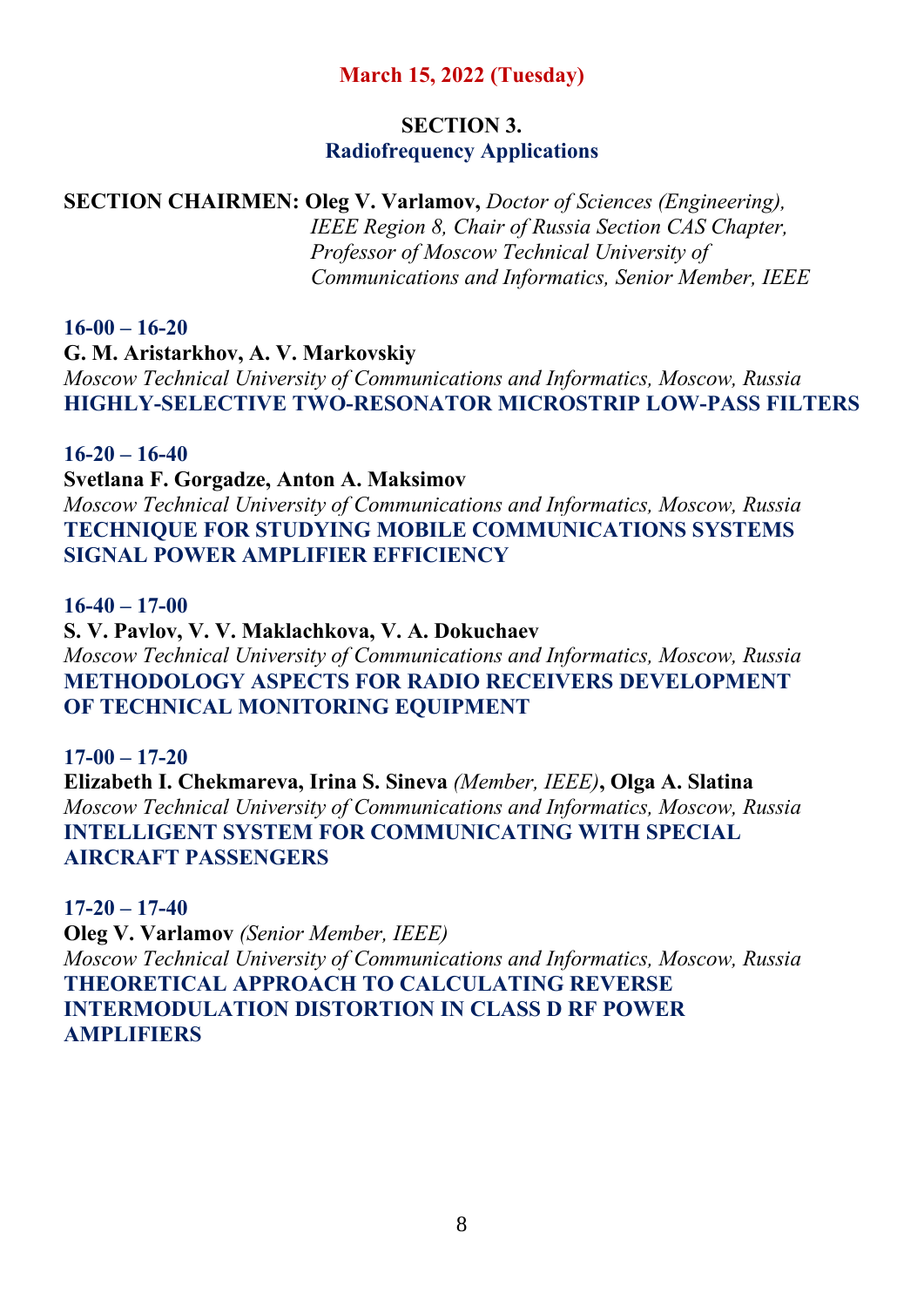# **March 15, 2022 Tuesday**

# **SECTION 5 Intelligent Transport Systems**

**SECTION CHAIRMANS:** *S.V. Zhankaziev, Doctor of Technical Sciences, Professor Moscow automobile and road construction state technical University A.M. Ivanov, Doctor of Technical Sciences, Professor Moscow automobile and road construction state technical University*

#### **SUB-SECTION 1 Peculiarities of data exchange in cooperative ITS**

**Chairman:** *S.V. Zhankaziev, Doctor of Technical Sciences, Professor Moscow automobile and road construction state technical University*

# **10-40 – 10-50 Opening remarks of the section chairman**

#### **10-50 – 11-10**

#### **Maria A. Fineeva, Yuri E. Vasiliev**

*Moscow Automobile and Road Construction State Technical University (MADI), Moscow, Russia* 

#### **Aleksey A. Caesar, Sergey V. Varshavsky**

*Small innovative enterprise "Monitoring of Highways and Road Technologies", "MADiDT", Moscow, Russia*  **DESIGN AND ACTUALIZATION OF THE ROAD DATABASE** 

**11-10 – 12-30**

**D. V. Gadasin, A. V. Shvedov, I. S. Vakurin**  *Moscow Technical University of Communications and Informatics, Moscow, Russia*  **DETERMINATION OF SEMANTIC PROXIMITY OF NATURAL LANGUAGE TERMS FOR SUBSEQUENT NEURAL NETWORK TRAINING** 

#### **12-30 – 12-50**

**Mikhail G. Gorodnichev, Ksenia A. Polyantseva, Pavel Pushkarev, Gleb G. Vlasov**  *Moscow Technical University of Communications and Informatics, Moscow, Russia*  **RESEARCH AND DEVELOPMENT OF THREE-DIMENSIONAL CONVOLU-TION METHODS IN NEURAL NETWORKS**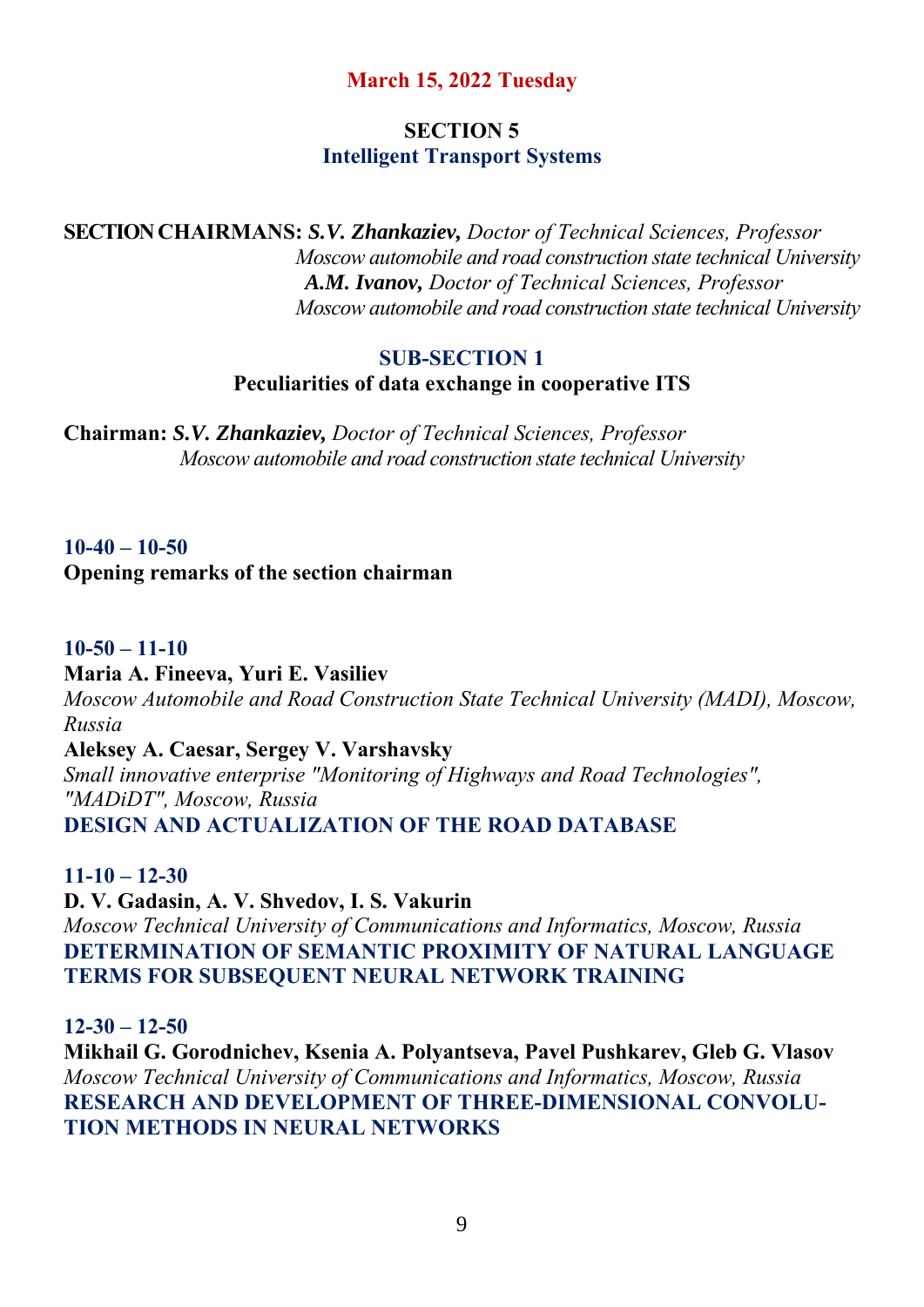#### **12-50 – 13-10**

**A. K. Kanaev** *(Member, IEEE)***, E. V. Login, F. A. Proshin**  *Emperor Alexander I Saint-Petersburg State Transport University, Saint-Petersburg, Russia*  **CONCEPTUAL MODEL OF PERSPECTIVE CARRIER ETHERNET TRANSPORT COMMUNICATION NETWORK CONTROL SYSTEM FOR PUB-LIC JOINT STOCK COMPANY «RUSSIAN RAILWAYS»** 

#### **13-10 – 13-30**

**Akexander A. Kudryavtsev, Petr O. Voronov, Vladimir M. Vlasov** 

*Moscow Automobile and Road Construction State Technical University (MADI), Moscow, Russia* 

**FEATURES OF DATA EXCHANGE OF HIGHLY AUTOMATED PUBLIC TRANSPORT WITH A CONTROL SYSTEM** 

# **13-30 – 13-50**

**N. G. Kuftinova, O. I. Maksimychev, A. V. Ostroukh, A. V. Volosova**  *Moscow Automobile and Road Construction State Technical University (MADI), Moscow, Russia* 

#### **E. N. Matukhina**

*Moscow Technological University (MIREA), Moscow, Russia*  **DATA FABRIC AS AN EFFECTIVE METHOD OF DATA MANAGEMENT IN TRAFFIC AND ROAD SYSTEMS** 

# **13-50 – 14-40 DINNER**

**14-40 – 15-00 Alexey V. Lebedev, Lilia I. Voronova** *(Member, IEEE) Moscow Technical University of Communications and Informatics, Moscow, Russia*  **ANALYSIS OF NETWORK TRAFFIC IN TELECOMMUNICATION NETWORKS OF A TRANSPORT COMPANY** 

**15-00 – 15-20 Grigory V. Malshakov**  *Moscow Aviation Institute (National Research University), Moscow, Russia*  **A METHOD FOR ASSESSING THE INTEROPERABILITY OF APPLICATION SOFTWARE BASED ON OBJECT-ORIENTED POLYCHROMATIC SETS OF COMPOSITION AND PROPERTIES OF THEIR DATA** 

**15-20 – 15-40 Igor F. Mikhalevich**  *Russian University of Transport (Moscow Institute of Transport Engineers), Moscow, Russia*  **PRIORITY WAYS TO ENSURE CYBERSECURITY OF COOPERATIVE** 

**INTELLIGENT TRANSPORT SYSTEMS**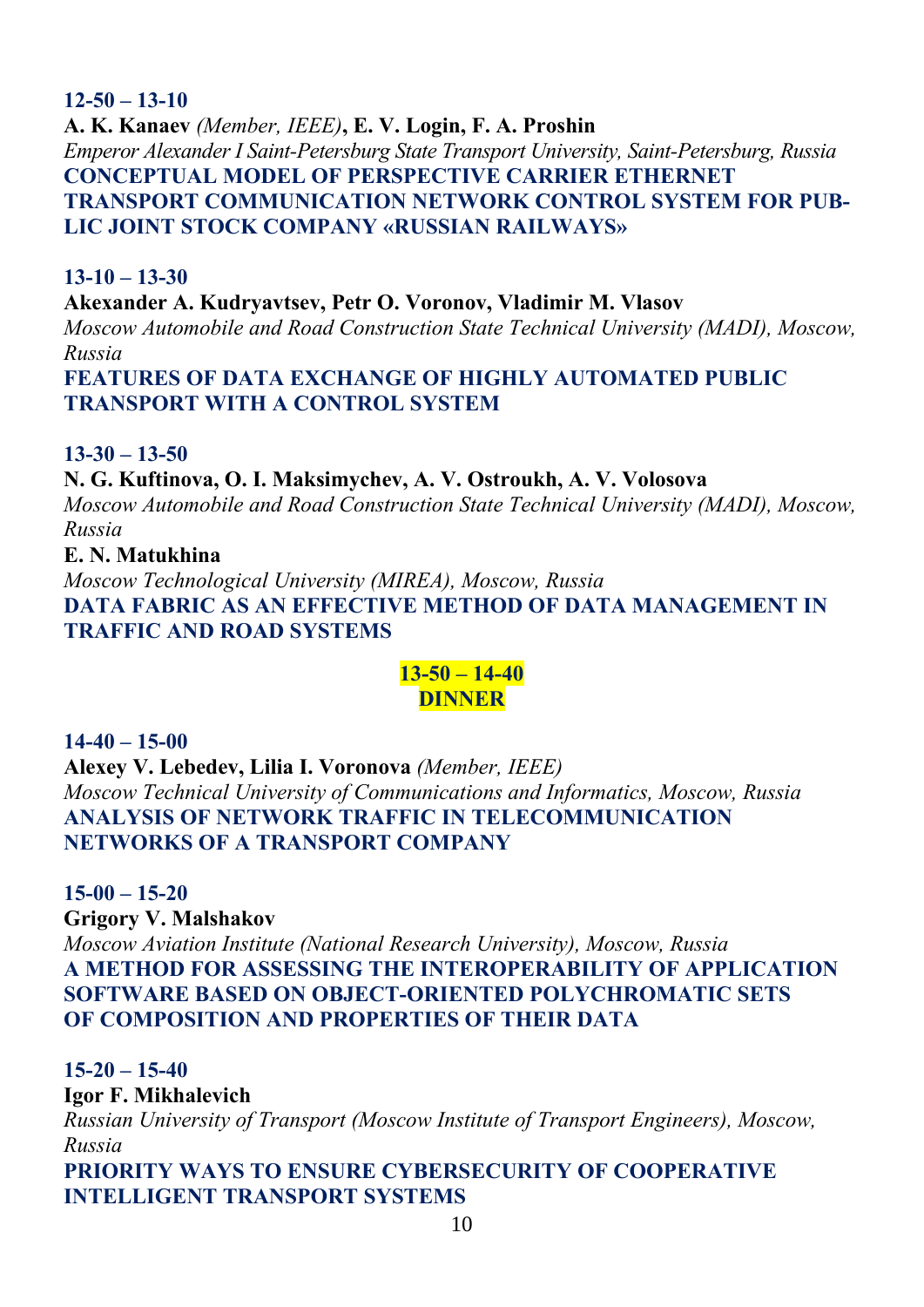# **15-40 – 16-00**

#### **Roman V. Mironov, Kirill M. Sidorov, Aleksandr G. Grishchenko**

*Moscow Automobile and Road Construction State Technical University (MADI), Moscow, Russia* 

#### **PRACTICAL IMPLEMENTATION OF AN EV PROPULSION SYSTEM COMPONENTS CONTROL AND DIAGNOSIS**

# **16-00 – 16-20**

**Victor A. Netes**  *Moscow Technical University of Communications and Informatics, Moscow, Russia*  **A GENERAL APPROACH TO DEPENDABILITY ASSESSMENT OF INTELLIGENT TRANSPORT SYSTEMS** 

# **16-20 – 16-40**

# **Nikolay V. Podoprigora**

*Saint-Petersburg State University of Architecture and Civil Engineering, Saint-Petersburg, Russia* 

#### **Alexey V. Marusin**

*Saint-Petersburg State University of Architecture and Civil Engineering,* 

*Saint-Petersburg, Russia;* 

*Moscow Automobile and Road Construction State Technical University (MADI), Moscow, Russia;* 

*Friendship University of Russia (RUDN University), Moscow, Russia* 

#### **Pavel A. Pegin**

*Federal State Budgetary Educational Institution of Higher Education "Saint-Petersburg State University of Civil Aviation", Saint-Petersburg, Russia* 

#### **Ekaterina A. Karelina**

*The State University of Management, Moscow, Russia* 

#### **Alexey A. Akulov**

*Moscow Automobile and Road Construction State Technical University (MADI), Moscow, Russia* 

**SYSTEMATIC APPROACH IN INFORMATION SUPPORT OF THE «ROAD USER-VEHICLE-ROAD-EXTERNAL ENVIRONMENT» SYSTEM** 

# **16-40 – 17-00**

# **Albina V. Pomogalova**

*The Bonch-Bruevich Saint-Petersburg State University of Telecommunications, Saint-Petersburg, Russia* 

#### **Evgeny A. Donskov**

*St. Petersburg Institute for Informatics and Automation of the Russian Academy of Sciences, Saint-Petersburg, Russia* 

#### **Vasiliy S. Elagin, Andrei G. Vladyko** *(Member IEEE)*

*The Bonch-Bruevich Saint-Petersburg State University of Telecommunications, Saint-Petersburg, Russia* 

**METHODS FOR EVALUATING NETWORK CHARACTERISTICS ON BLOCKCHAIN-V2X SYSTEM NODES**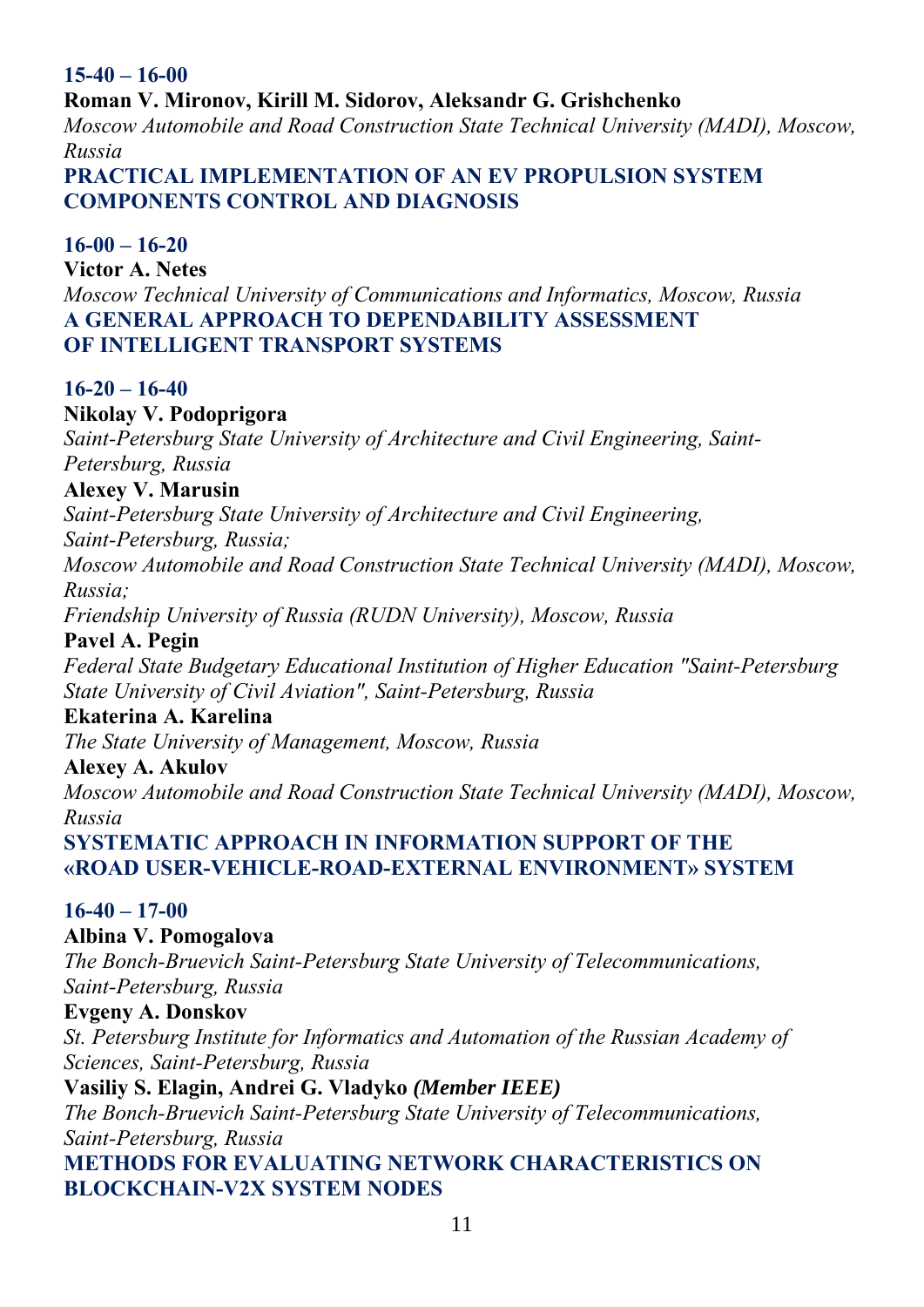# **17-00 – 17-20**

#### **Yuri E. Vasiliev, Maria A. Fineeva**

*Moscow Automobile and Road Construction State Technical University (MADI), Moscow, Russia* 

**Aleksey A. Caesar, Sergey V. Varshavsky** 

*Small innovative enterprise "Monitoring of Highways and Road Technologies", "MADiDT", Moscow, Russia* 

# **DECISION SUPPORT SYSTEM FOR REPAIR OF STREET AND ROAD NETWORK FACILITIES**

# **17-20 – 17-40**

**A. I. Vorobyev, A. Yu. Zabudskiy, V. V. Dronseiko, D. Yu. Morozov, A. A. Koveshnikov** 

*Moscow Automobile and Road Construction State Technical University (MADI), Moscow, Russia* 

# **RESEARCH OF THE LEVEL OF DRIVER INVOLVEMENT IN THE MANAGEMENT OF A HIGHLY AUTOMATED VEHICLE**

#### **17-40 – 18-00**

**A. I. Vorobyev, N. S. Golubchenko, A. A. Koveshnikov, T. V. Vorobyeva, D. Yu. Morozov** 

*Moscow Automobile and Road Construction State Technical University (MADI), Moscow, Russia* 

**ENSURING THE SAFE MOVEMENT OF HIGHLY AUTOMATED VEHICLES BY MEANS OF DIGITAL ROAD MODEL TECHNOLOGY** 

# **18-00 – 18-20**

**E. A. Voronin, S. V. Kozlov**  *Federal Research Center "Computer Science and Control" of Russian Academy of Sciences, Moscow, Russia* 

#### **A. N. Kubankov**

*Moscow Technical University of Communications and Informatics, Moscow, Russia*  **METHODOLOGY FOR ASSESSING THE LEVEL OF THREATS BASED ON A LIMITED SET OF DATA WHILE ENSURING THE SAFETY OF ON-BOARD SYSTEMS** 

#### **18-20 – 18-40**

**A. V. Zamytskih, S. V. Zhankaziev, V. V. Dronseiko, E. A. Shalagina, M. G. Pletnev**  *Moscow Automobile and Road Construction State Technical University (MADI), Moscow, Russia* 

**DETERMINATION OF INSTANT SOCIAL RISK FOR A MOVING VEHICLE**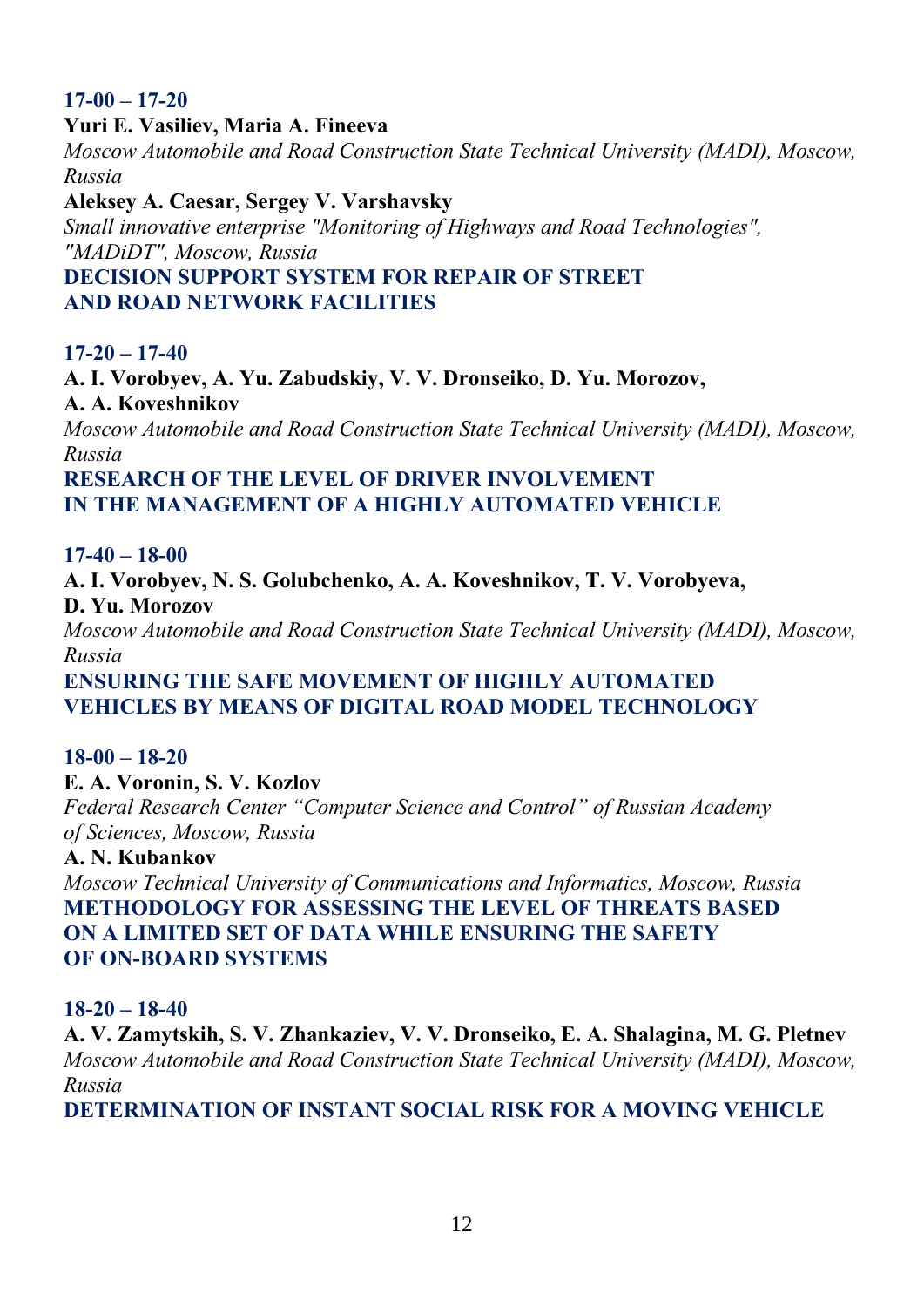#### **18-40 – 19-00**

**S. V. Zhankaziev, M. V. Gavrilyuk, A. V. Zamytskih** 

*Moscow Automobile and Road Construction State Technical University (MADI), Moscow, Russia*  **A. A. Zubkov** 

*"MVS Group", Moscow, Russia* 

#### **A. A. Koveshnikov**

*Moscow Automobile and Road Construction State Technical University (MADI), Moscow, Russia* 

**DETERMINATION OF THE COEFFICIENT CONFLICT OF TRAFFIC FLOW IN REAL TIME BY MEANS OF INTELLIGENT TRANSPORT SYSTEMS** 

#### **19-00 – 19-20**

**P. A. Zolotukhin, E. K. Melkova, D. V. Gadasin, V. M. Korovushkina**  *Moscow Technical University of Communications and Informatics, Moscow, Russia*  **USING INTELLIGENT TESTING AS A TOOL TO IMPROVE THE QUALITY OF TRANSPORT INFORMATION SYSTEMS**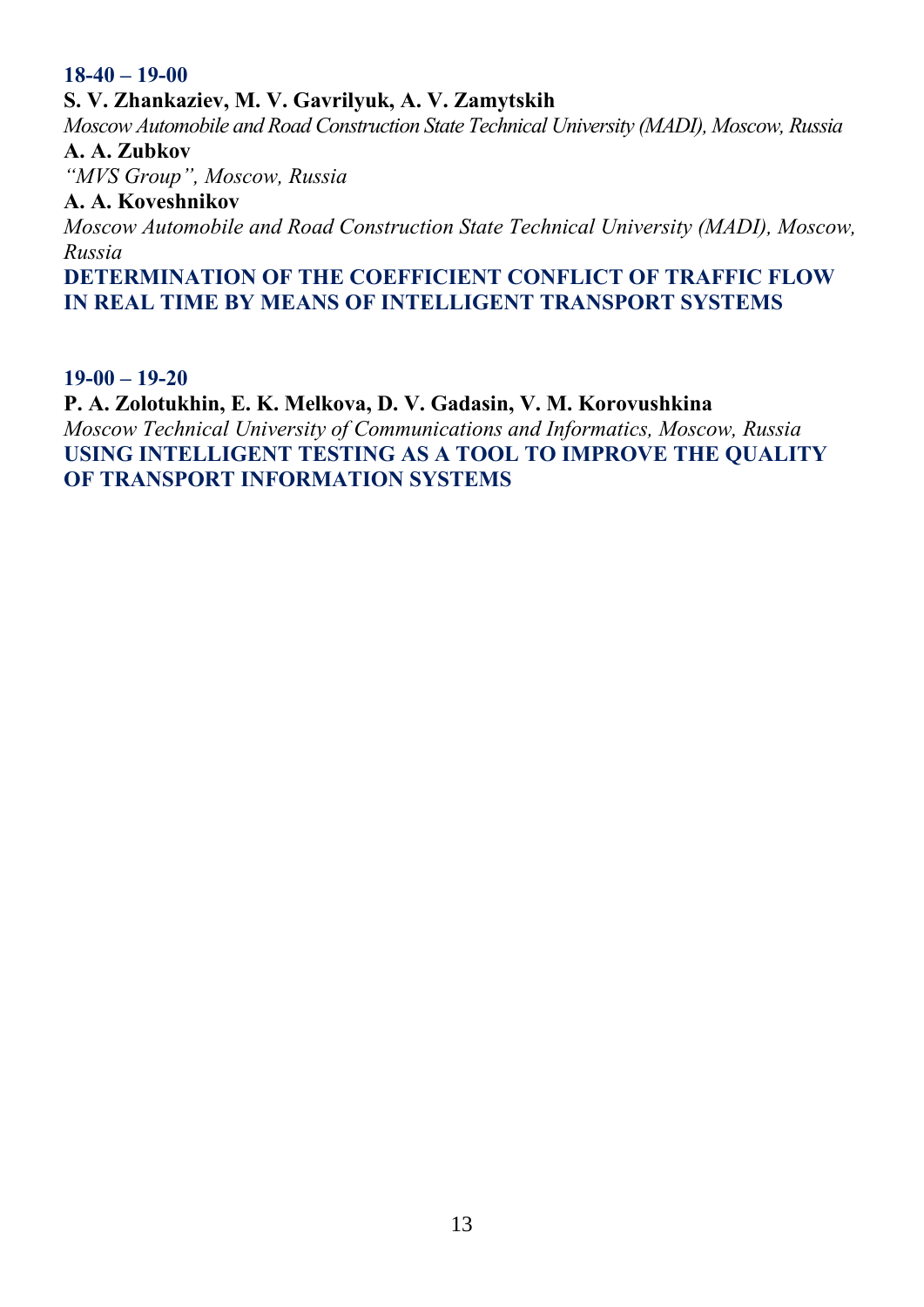# **March 15, 2022 (Tuesday)**

# **SECTION 6. Digital signal processing in on-board radio systems**

# **SUB-SECTION 1**

**CHAIRMEN: Vladimir E. Martirosov,** *Professor of Moscow Aviation Institute (National Research University), Moscow, Russia*

#### **10-40 – 11-00**

**G. A. Alekseev, V. E. Martirosov**  *Moscow Aviation Institute (National Research University), Moscow, Russia*  **COMPARISON OF DYNAMIC CHARACTERISTICS OF BPSK SIGNAL DEMODULATORS BASED ON COSTAS AND GLSS STRUCTURES** 

#### **11-00 – 11-20**

**V. E. Martirosov, G. A. Alekseev** 

*Moscow Aviation Institute (National Research University), Moscow, Russia*  **ADDITIVE HIGH-SPEED SYNCHRONIZATION TECHNIQUES IN PLL SYSTEMS** 

#### **11-20 – 11-40**

**V. A. Abramov, O. B.Popov, T. V. Chernysheva, V. O. Peruanskiy, P. G. Kuznetsov**  *Moscow Technical University of Communications and Informatics, Moscow, Russia*  **FREQUENCY ANALYSIS OF SOUND BROADCASTING SIGNAL PARAMETERS** 

#### **10-40 – 12-00**

**M. I. Ashryapov**  *JSC CNIRTI named akademika A.I. Berga, Moscow, Russia* 

**D. A. Okhotnikov** 

*Moscow Aviation Institute (National Research University), Moscow, Russia*  **DETECTION OF DOPPLER SIGNATURES OF COMPLEX SHAPES USING THE WAVELET CORRELATION ALGORITHM** 

**12-00 – 12-20** 

**M. G. Bakulin, V. B. Kreindelin, D. Y. Pankratov, A. G. Stepanova**  *Moscow Technical University of Communications and Informatics, Moscow, Russia*  **MODIFIED NEWTON'S METHOD IN MASSIVE MIMO DEMODULATION WITH NON-GAUSSIAN APPROXIMATION**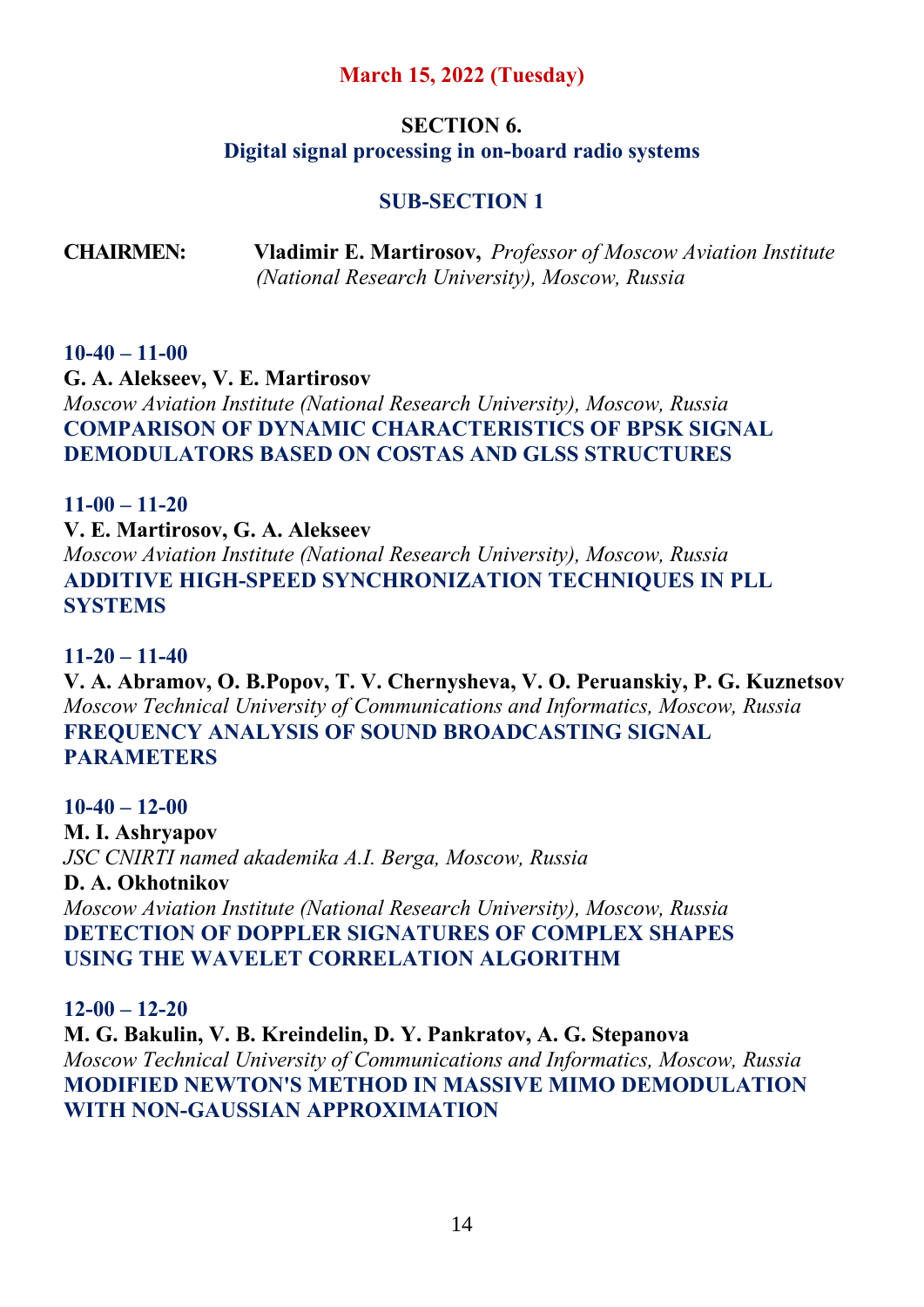# **12-20 – 12-40**

# **I. V. Nelin**

*Moscow Aviation Institute (National Research University), Moscow, Russia* 

# **S. I. Elizavetina**

*Joint-Stock Company "Production Association "Ural Optical and Mechanical Plant named after Mr. E.S. Yalamov", Moscow, Russia* 

# **M. S. Vinogradov**

*Moscow Aviation Institute (National Research University), Moscow, Russia*  **METHODS OF RADAR IMAGE PROCESSING TO INCREASE THE PROBA-BILITY OF DETECTING A SHIP'S TRACK AND ESTIMATING ITS ABSO-LUTE SPEED** 

# **12-40 – 13-00**

# **Vladimir Yu. Volkov**

*Saint-Petersburg State Electrotechnical University (LETI), Saint-Petetrsburg, Russia; Saint-Petersburg State University of Aerospace Instrumentation, St. Petersburg, Russia*  **OBJECT DISTINCTION IN NOISY IMAGES** 

# **13-00 – 13-20**

# **I. O. Volkov, V. S. Priputin, E. A. Liberman**

*Moscow Technical University of Communications and Informatics, Moscow, Russia*  **MULTIPHASE PWM SIGNAL GENERATOR MODEL DESIGN FOR EFFEC-TIVE CLASS D AMPLIFIER** 

# **13-20 – 13-40**

# **Z. B. Gadzhieva**

*Bauman Moscow State Technical University (National Research University), Moscow, Russia* 

#### **G. N. Kazakov**

*Moscow Aviation Institute (National Research University), Moscow, Russia*  **NONLINEAR DISTORTIONS COMPENSATION OF AMPLITUDE PHASE SHIFT KEYING SIGNALS WITH DIFFERENT ORDERS IN COMMUNICA-TION CHANNELS** 

#### **13-40 – 14-00**

**Evgeniy I. Glushankov, Dmitriy I. Kirik, Igor A. Boyko, Andrey A. Khrenov, Konstantin O. Korovin**  *The Bonch-Bruevich St. Petersburg State University of Telecommunications St. Petersburg, Russia*  **SPATIAL SIGNAL PROCESSING IN CENTRALLY SYMMETRIC LINEAR AND CIRCULAR ANTENNA ARRAYS** 

# **QUESTIONS 14-00 – 14-10**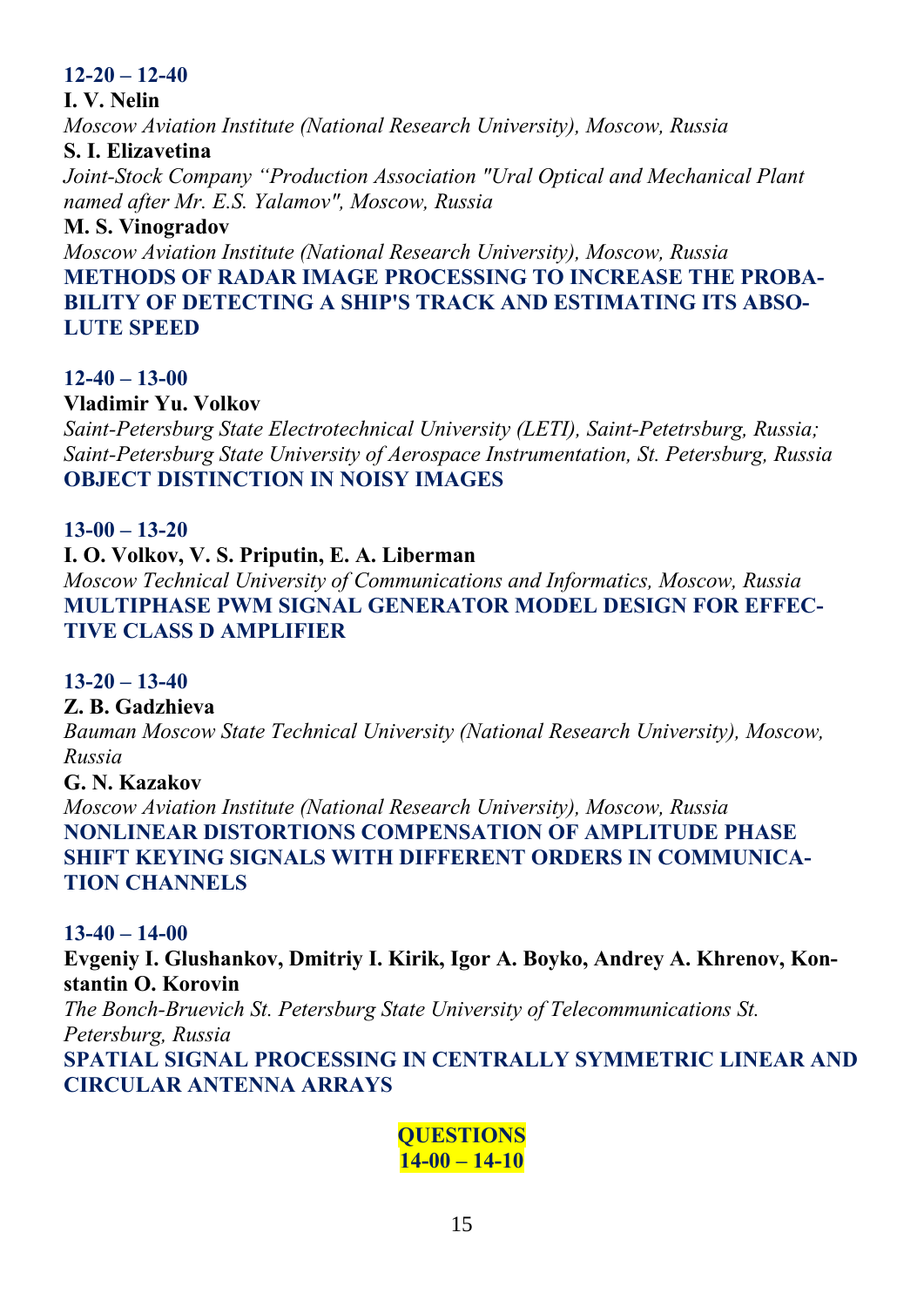#### **March 15, 2022 (Tuesday)**

#### **SECTION 6. Digital signal processing in on-board radio systems**

#### **SUB-SECTION 2**

**CHAIRMEN: Vladimir I. Volovach,** *Volga Region State University of Service, Member, IEEE, Togliatty city, Russia*

#### **15-00 – 15-20**

**Vladimir M. Artyushenko**  *Technological University, Korolev, Russia*  **Vladimir I. Volovach** *(Member IEEE) Volga Region State University of Service, Togliatty city, Russia*  **USING THE POLY-GAUSSIAN MODELS TO REPRESENT NON-GAUSSIAN SIGNALS AND NOISES** 

**15-20 – 15-40 Timofey Shevgunov (***Senior Member IEEE***)**  *Moscow Aviation Institute (National Research University), Moscow, Russia*  **SOFTWARE ANALYZER OF SPECTRAL CORRELATION FUNCTIONS USING A LOW-COST SDR RECEIVER** 

**15-40 – 16-00 Mikhail G. Bakulin, Taoufik Ben Rejeb, Vitaly B. Kreyndelin, Denis Y. Pankratov, Aleksei E. Smirnov**  *Moscow Technical University of Communications and Informatics, Moscow, Russia*  **PERFORMANCE ANALYSIS OF UPLINK NON-ORTHOGONAL MULTIPLE ACCESS (NOMA)** 

**16-00 – 16-20 Alexander S. Gribanov, Denis A. Okhotnikov, Dmitrii S. Krasavin**  *Moscow Aviation Institute (National Research University), Moscow, Russia*  **THE USE OF A RADIO NAVIGATION SYSTEM FOR LANDING A ROTARY-WING AIRCRAFT ON THE DECK OF A SHIP IN ADVERSE WEATHER CONDITIONS** 

**16-20 – 16-40 N. L. Dembitsky**  *Moscow Aviation Institute (National Research University), Moscow, Russia;*  **ANALOG SELF-LEARNING AUTOMATA OF RADIO ENGINEERING DEVICES BASED ON CYBER-PHYSICAL NETWORKS**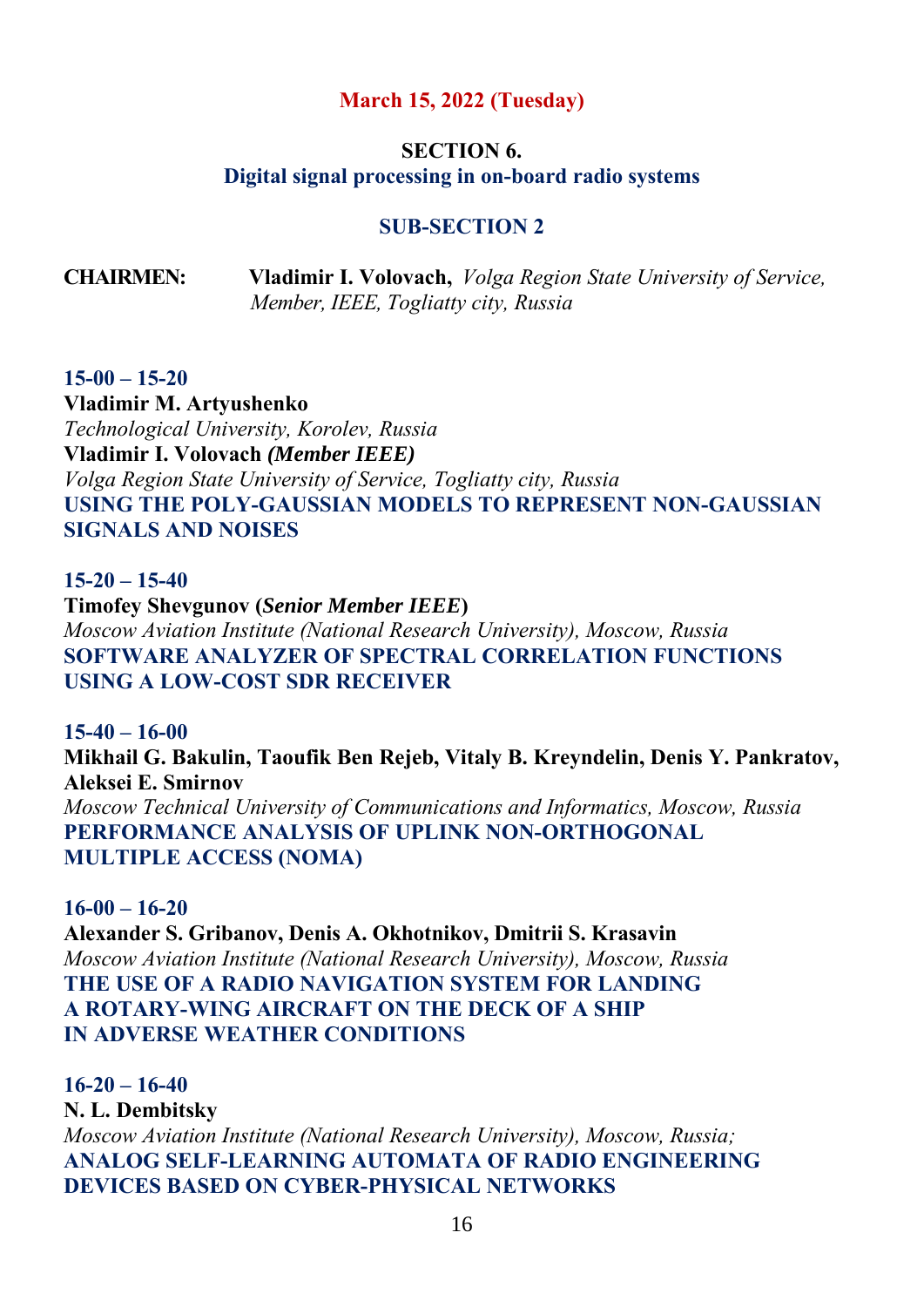# **16-40 – 17-00**

**S. N. Eliseev**  *Moscow Technical University of Communications and Informatics, Moscow, Russia*  **L. N. Filimonova** 

*Povolzhskiy State University of Telecommunications and informatics (PSUTI), Samara, Russia* 

**ON THE ESTIMATION OF THE ICI IN OFDM IN CONDITIONS MULTIPATH DOPPLER SPREADING AND CARRIER FREQUENCIES OFFSET** 

**17-00 – 17-20 Dmitry A. Yasentsev, Boris G. Tatarskiy**  *Moscow Aviation Institute (National Research University), Moscow, Russia*  **INVESTIGATION OF SAR RESOLUTION AT TRANSLATIONAL AND ROTATIONAL MOTION OF INTERLINKED ANTENNA PHASE CENTERS** 

#### **17-20 – 17-40**

**Renat F. Zaripov, Ilya M. Lerner** *(Member IEEE)***, Marat M. Fatykhov, Vladislav L. Odintsov**  *Kazan National Research Technical University n.a. A.N. Tupolev – KAI (KNRTU-KAI), Kazan, Russia*  **Vladimir I. Il'in**  *Kazan (Volga region) Federal University, Kazan, Russia*  **ANALYSING THE CLASSICAL SIGNAL DETECTION IN CHANNELS WITH COMPLEX INTERFERENCE-NOISE ENVIRONMENT** 

# **17-40 – 18-00**

**N. A. Kandaurov, E. O. Lobova, V. O. Varlamov**  *Moscow Technical University of Communications and Informatics, Moscow, Russia*  **ANALYSIS OF INTERFERENCE HF RANGE** 

**18-00 – 18-20** 

**Vitaly B. Kreyndelin, Mikhail G. Bakulin**  *Moscow Technical University of Communications and Informatics, Moscow, Russia*  **Andrey A. Reznev**  *ATLAS, Moscow, Russia* 

**IMPROVED SPACE TIME CODES THROUGH ORTHOGONAL TRANSFORMATION** 

> **QUESTIONS 18-20 – 19-00**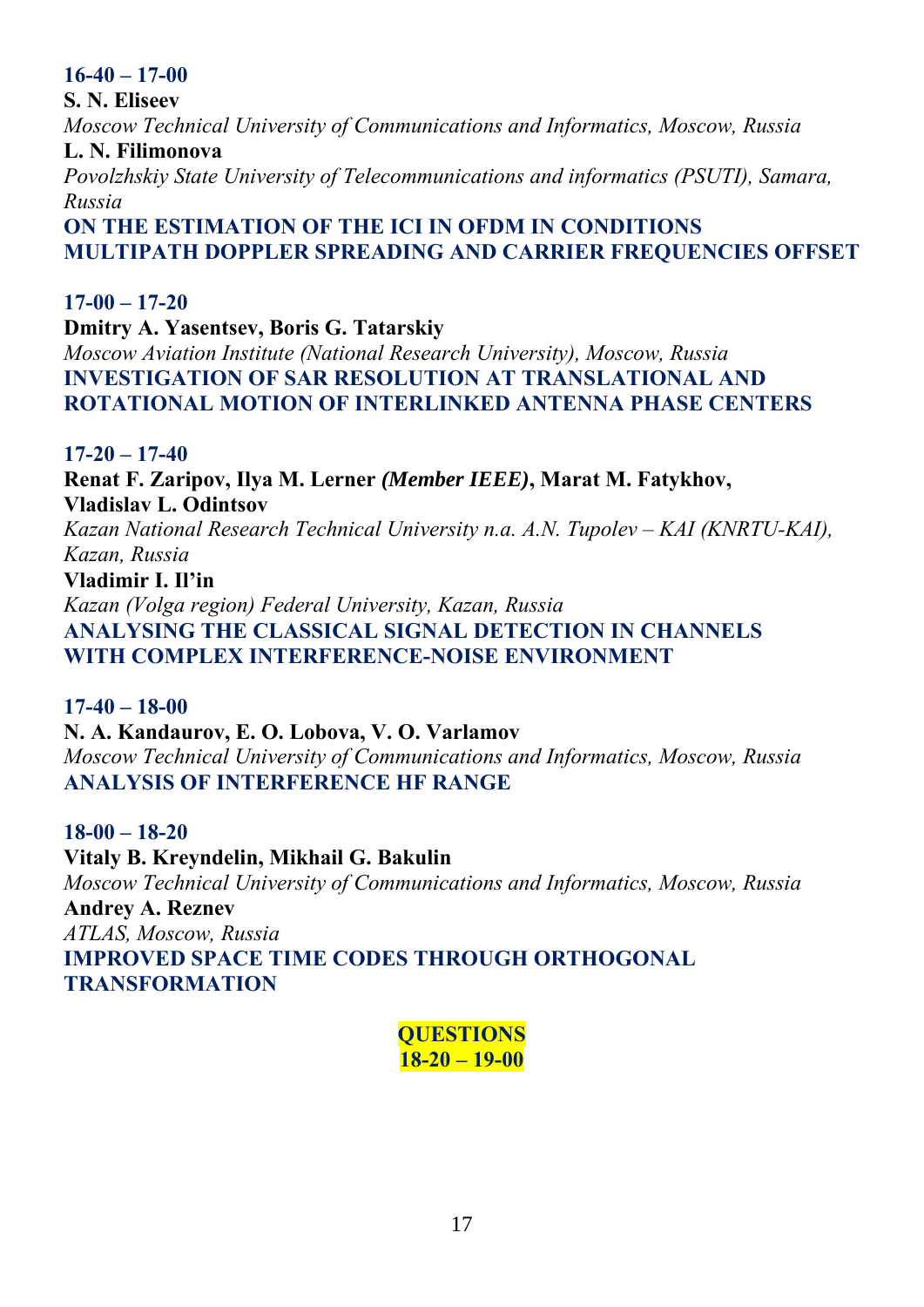# **March 16, 2022 (Wednesday)**

# **SECTION 5. SUB-SECTION 2 Test methods of motor vehicles integrated into an intelligent transport environment**

**CHAIRMANS:** *A.M. Ivanov, Doctors of Technical Sciences, Professor Moscow auto mobile and road construction state technical University S.S. Shadrin, Doctors of Technical Sciences, Professor Moscow automobile and road construction state technical University* 

#### **10-00 – 10-20**

#### **Ph. K. Dyakov, A. N. Andreev, A. M. Ivanov**

*Moscow Automobile and Road Construction State Technical University (MADI), Moscow, Russia* 

# **A.I. Kalinin**

*Moscow, Russia* 

# **MUD-SNOW LAYER ACCUMULATION ON ADAPTIVE CRUISE CONTROL (ACC) SYSTEM RADAR AND THICKNESS MEASUREMENT OF IT**

# **10-20 – 10-40**

**S. M. Gaidar** 

*Russian State Agrarian University - Moscow Timiryazev Agricultural Academy Moscow, Russia* 

#### **M. Yu. Karelina, A. A. Akulov, V. S. Ershov, D. S. Taldykin**

*Moscow Automobile and Road Construction State Technical University (MADI), Moscow, Russia* 

#### **MATHEMATICAL METHOD FOR OPTIMISING THE TRANSPORT AND LOGISTICS INDUSTRY**

#### **10-40 – 11-00**

#### **Andrey M. Ivanov, Sergey S. Shadrin, Daria A. Makarova**

*Moscow Automobile and Road Construction State Technical University (MADI), Moscow, Russia* 

**THE ANALYSIS OF INTERNATIONAL STANDARDS IN THE FIELD OF SAFETY REGULATION OF HIGHLY AUTOMATED AND AUTONOMOUS VEHICLES** 

#### **11-00 – 11-20**

**M. Yu. Karelina, A. A. Akulov, V. S. Ershov, B. S. Subbotin, D. S. Taldykin**  *Moscow Automobile and Road Construction State Technical University (MADI), Moscow, Russia* 

**FORECASTING THE SERVICE LIFE OF PAINT COATINGS IN AGGRESSIVE ENVIRONMENTS**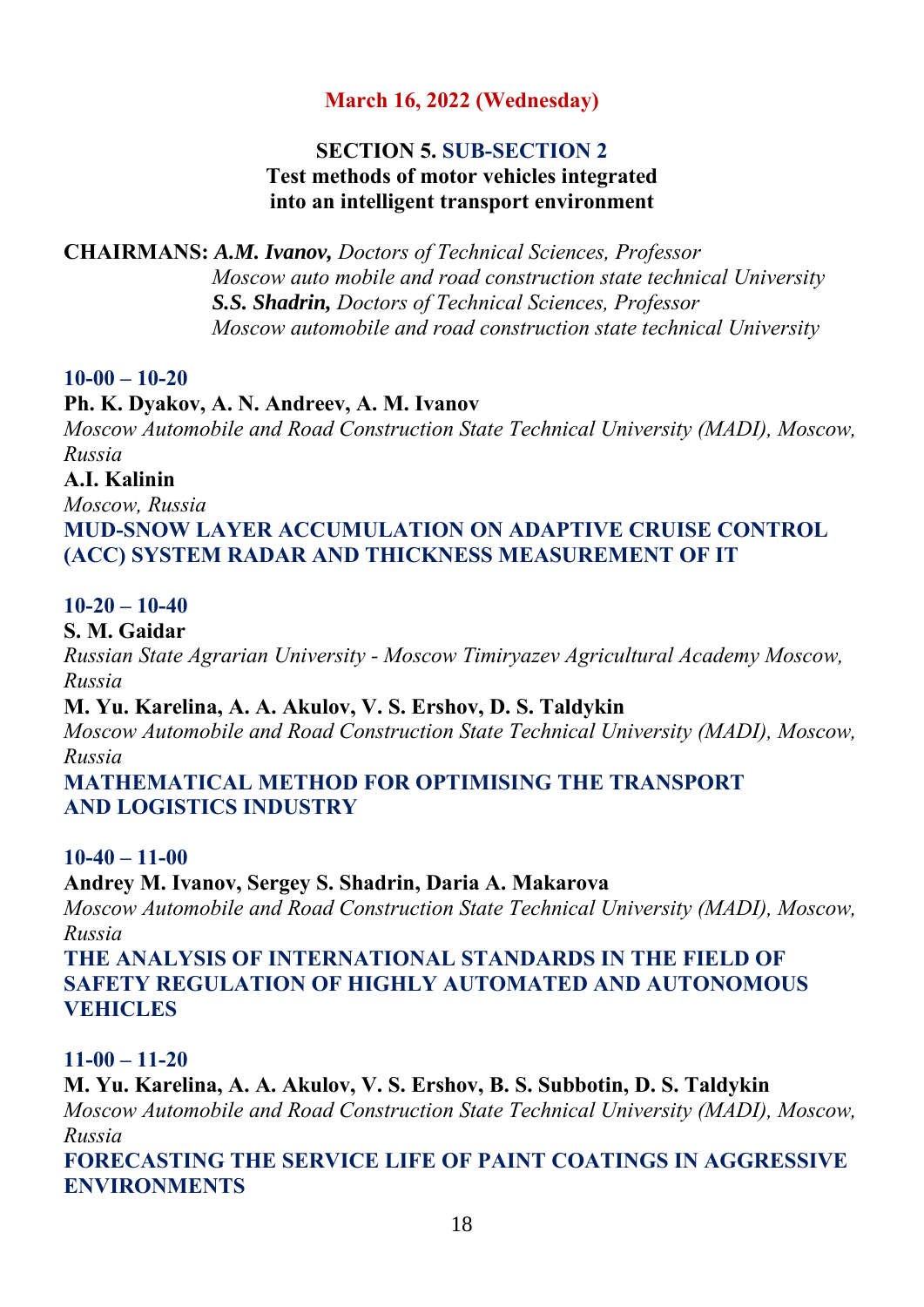#### **11-20 – 11-40 S. R. Kristalniy, N. V. Popov, A. M. Ivanov, Ph. K. Dyakov, A. N. Andreev**  *Moscow Automobile and Road Construction State Technical University (MADI), Moscow, Russia*  **EVALUATION OF THE JOINT INTERACTION OF AUTOMATIC EMERGENCY BRAKING AND ADAPTIVE CRUISE CONTROL SYSTEMS**

#### **11-40 – 12-00**

**P. A. Nikolaev, V. N. Kozlovsky, A. S. Podgorny**  *Samara State Technical University, Samara, Russia*  **Vladimir I. Stroganov, Elshan M. Abbasov** 

*Moscow Automobile and Road Construction State Technical University (MADI), Moscow, Russia* 

**DEVELOPMENT OF METHODS AND TOOLS FOR TESTING MODERN PASSENGER CARS FOR NOISE IMMUNITY OF ON-BOARD ELECTRICAL COMPLEX** 

#### **12-00 – 12-20**

**Sergey S. Shadrin, Andrey M. Ivanov, Daria A. Makarova**  *Moscow Automobile and Road Construction State Technical University (MADI), Moscow, Russia* 

**THE CONCEPT OF HIGHLY AUTOMATED VEHICLES SAFETY MONITORING IN OPERATION USING VIRTUAL TESTING PROCEDURES** 

> **12-20 – 13-00 DINNER**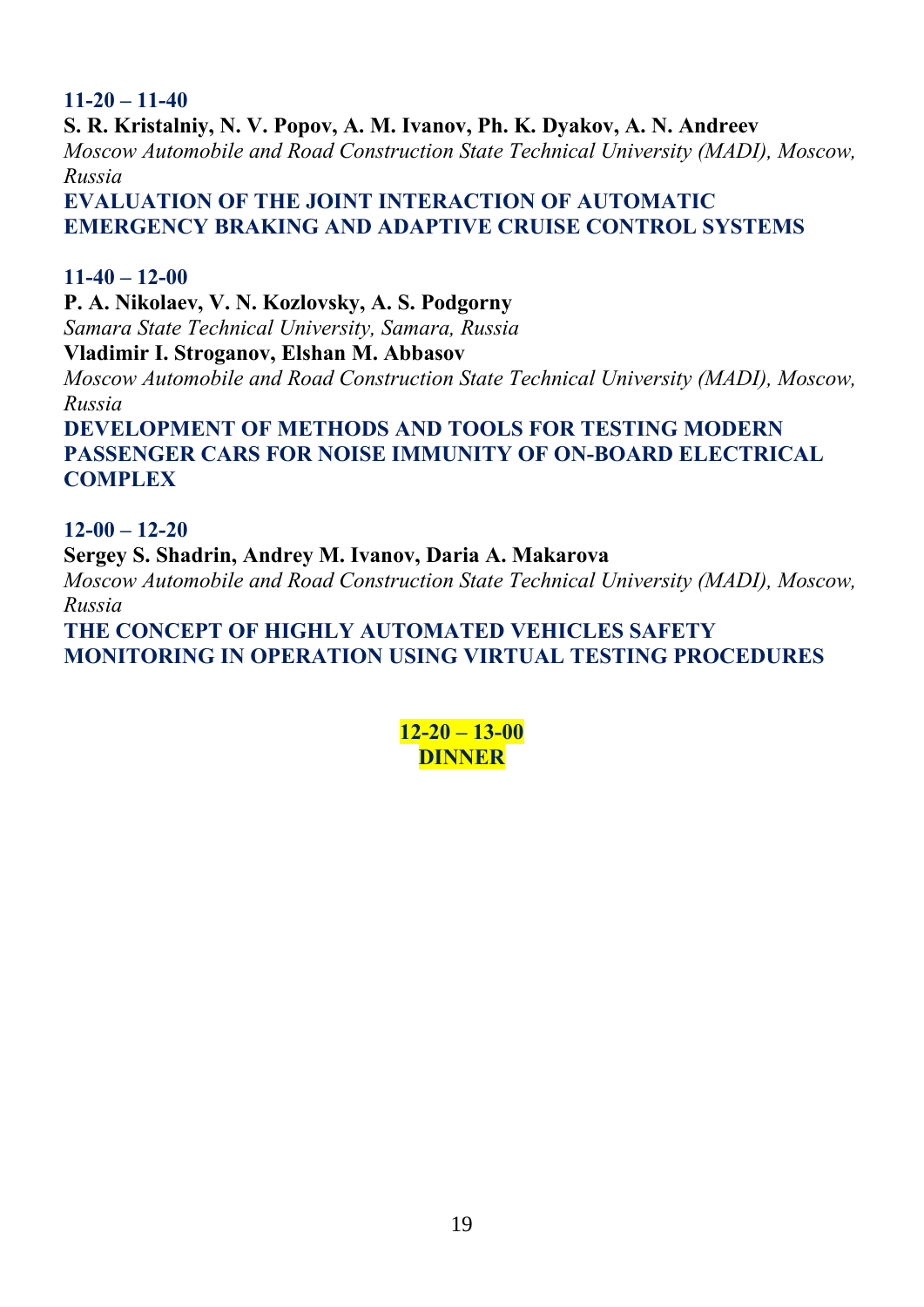# **March 16, 2022 (Wednesday)**

# **SECTION 5. SUB-SECTION 3 Improving the power plants of intelligent vehicles**

**Chairman:** *M.G. Shatrov, Doctors of Technical Sciences, Professor Moscow automobile and road construction state technical University* 

# **13-00 – 13-20**

**Thin Quynh Nguyen**  *University of Transport and Communications* 

**Andrey Y. Dunin, Dung Nguyen Van, Elmira U. Akhmetzhanova** 

*Moscow Automobile and Road Construction State Technical University (MADI), Moscow, Russia* 

**COMPUTER SIMULATION OF THE HHO GAS POWER UNIT FOR THE DEVELOPMENT OF AN ELECTRONIC CONTROL SYSTEM** 

**13-20 – 13-40**

**Eduard A. Savastenko, Alexander S. Stryapunin, Andrey A. Savastenko, Leonid N. Golubkov** 

*Moscow Automobile and Road Construction State Technical University (MADI), Moscow, Russia* 

**CONTROL OF THE FUEL-AIR MIXTURE OF PROPANE-BUTANE WITH THROTTLE REGULATION BY FLOW SIMULATION IN THE FLOWVISION SOFTWARE PACKAGE** 

# **13-40 – 14-00**

**S. V. Shelmakov, Yu. V. Trofimenko, D. A. Deianov** 

*Moscow Automobile and Road Construction State Technical University (MADI), Moscow, Russia* 

**ENGINEERING METHODOLOGY FOR DETERMINING THE ELECTRIC POWER CONSUMPTION FOR TRACTION BY AN ELECTRIC VEHICLE IN DIFFERENT OPERATING CONDITIONS** 

**14-00 – 14-20**

**Vladimir V. Sinyavski, Mikhail G. Shatrov, Leonid N. Golubkov, Vladislav V. Kremnev, Yuri V. Trofimenko** 

*Moscow Automobile and Road Construction State Technical University (MADI), Moscow, Russia* 

**USING SOFTWARE SIMULATION FOR COMPARATIVE ANALYSIS OF OPERATING PARAMETERS OF V8 AND L6 DIESEL ENGINES HAVING THE SAME DISPLACEMENT AND POWER**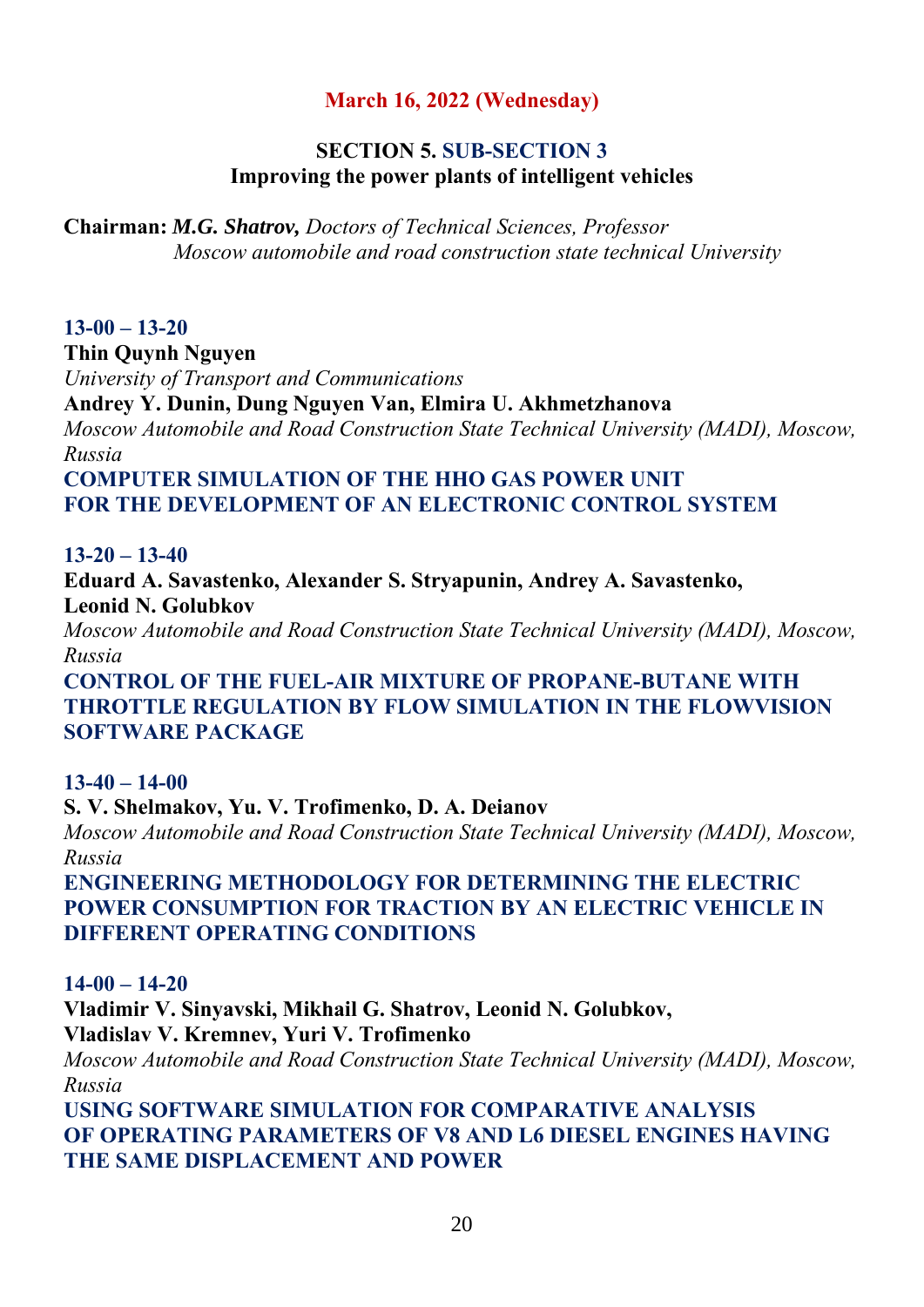# **14-20 – 14-40**

**Yu. W. Trofimenko, T. Yu. Grigoreva, K. R. Korobeynikova, A. Yu. Chekanov**  *Moscow Automobile and Road Construction State Technical University (MADI), Moscow, Russia* 

**REQUIREMENTS FOR INTELLIGENT SAFETY MONITORING SYSTEMS OF VEHICLES AND INFRASTRUCTURE USING GAS MOTOR FUEL (NATURAL GAS, HYDROGEN)** 

**14-40 – 15-20**

**Andrey L. Yakovenko, Mikhail G. Shatrov, Igor V. Alekseev, Alexander A. Predein, Yury V. Trofimenko** 

*Moscow Automobile and Road Construction State Technical University (MADI), Moscow, Russia* 

**RESEARCH OF DIESEL STRUCTURE-BORNE NOISE USING MODERN MODELING METHODS**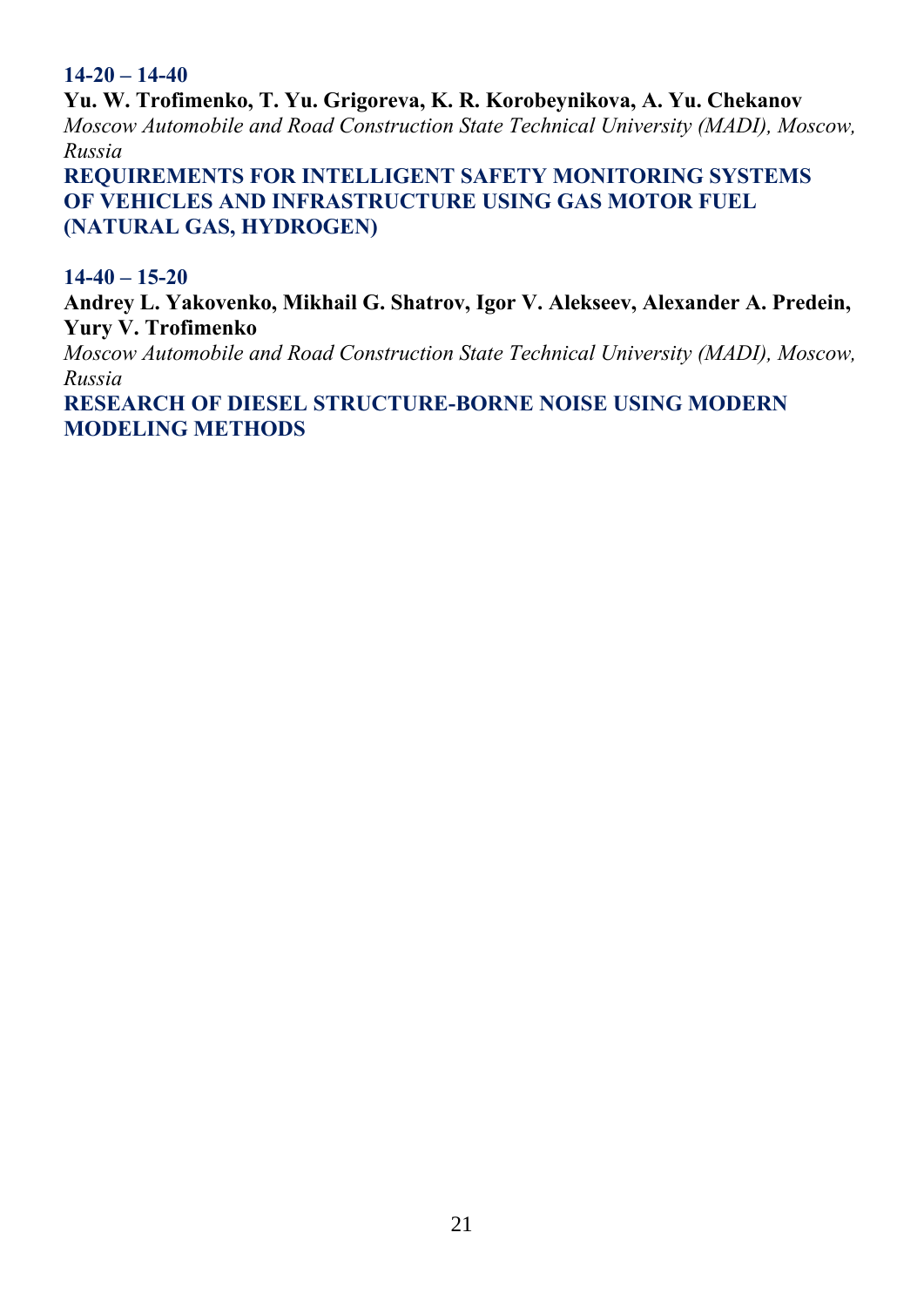# **March 16, 2022 (Wednesday)**

#### **SECTION 5. SUB-SECTION 4**

# **Theoretical Aspects of Artificial Intelligence Systems Development for Transportation Engineering**

**Chairman** *M.V. Yashina, Doctors of Sciences (Physical and mathematical), automobile and road construction state technical University, Member, IEEE* 

# **10-00 – 10-20**

# **P. A. Bakulov, V. M.Vlasov**

*Moscow Automobile and Road Construction State Technical University (MADI), Moscow, Russia* 

# **ACOUSTIC FAULT TRACE AS A DIAGNOSTIC PARAMETER OF MODERN VEHICLES**

# **10-020 – 10-40**

# **V. N. Bogumil, J. E. Kasimov**

*Moscow Automobile and Road Construction State Technical University (MADI), Moscow, Russia* 

# **DEVELOPMENT OF THE ARCHITECTURE OF THE ON-BOARD ASSIS-TANCE SYSTEM FOR THE DRIVER OF A CITY BUS BASED ON THE USE OF A FUZZY LOGIC APPARATUS**

# **10-40 – 11-00**

**A. V. Brega**  *Moscow Technical University of Communications and Informatics, Moscow, Russia*  **O. V. Erokhina**  *Financial University under the Government of the Russian Federation, Moscow, Russia* **SMART CITY TRANSPORT TECHNOLOGIES: INFRASTRUCTURE OF THE FUTURE** 

# **11-00 – 11-20**

**Alexander A. Chernyshev, Ekaterina A. Koryagina, Dmitry G. Moroz, Svetlana S. Titova** 

*Moscow Automobile and Road Construction State Technical University (MADI), Moscow, Russia* 

**THE USE OF ARTIFICIAL NEURAL NETWORKS (ANN) AS AN AUXILIARY FACTOR IN PLANNING TRANSPORTATION ROUTES**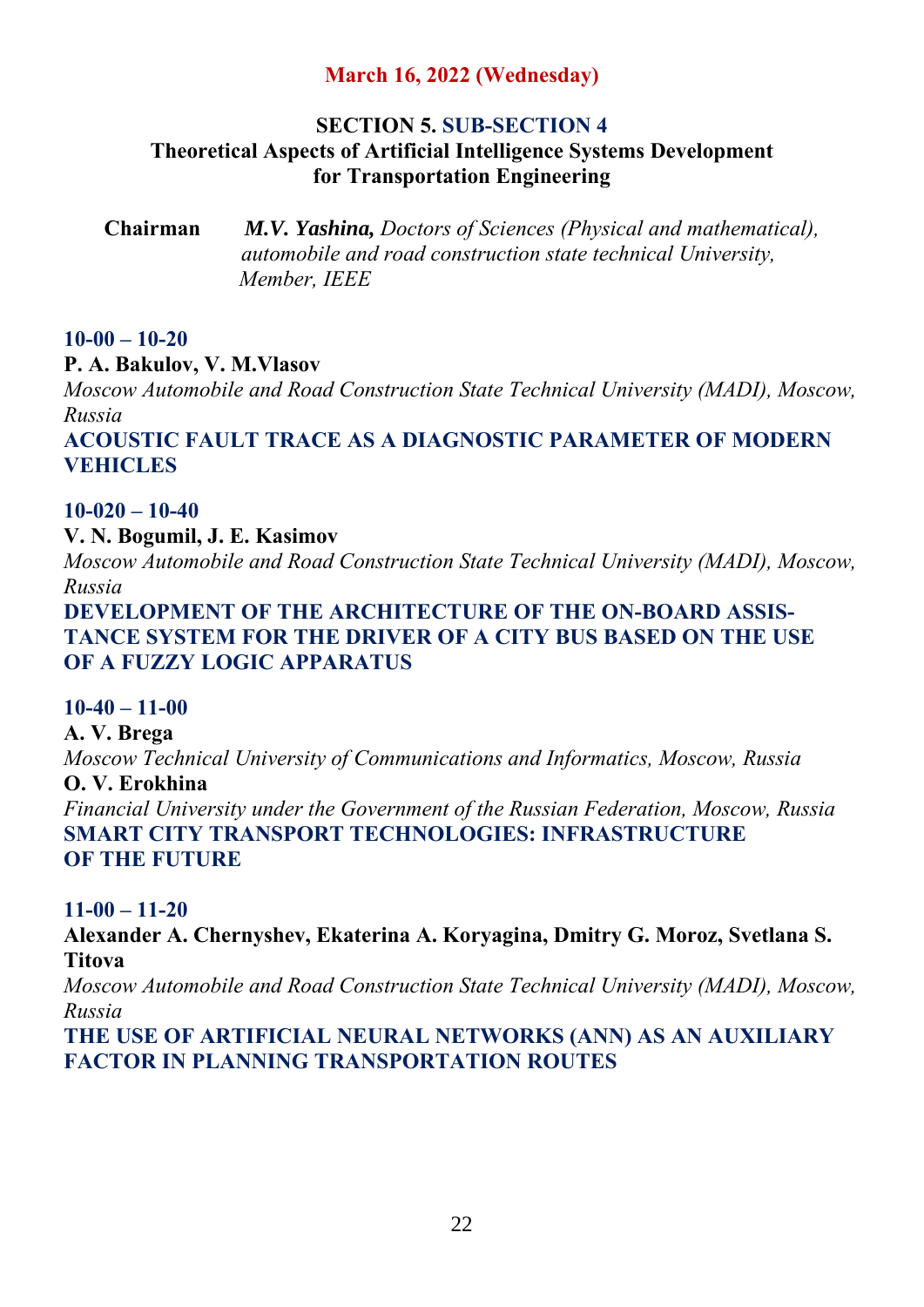# **11-20 – 11-40**

# **I. V. Demiyanushko, V. S. Nadezhdin, A. S. Gruzdev**

*Moscow Automobile and Road Construction State Technical University (MADI), Moscow, Russia* 

**APPLICATION OF ARTIFICIAL INTELLIGENCE TECHNOLOGY TO DETERMINE THE NEED FOR REPAIR WORK OF ROAD ELEMENTS** 

#### **11-40 – 12-00**

#### **Kh. A. Dzhabrailov, M. E. Chantieva**

*Moscow Automobile and Road Construction State Technical University (MADI), Moscow, Russia;* 

*Moscow Technical University of Communications and Informatics, Moscow, Russia*  **E. V. Marsova, P. A. Selezneva, P. A. Lygin** 

*Moscow Automobile and Road Construction State Technical University (MADI), Moscow, Russia;* 

# **DIGITAL CONTROL SYSTEM FOR LEVELING OF CONSTRUCTION SITES**

#### **12-00 – 12-20**

#### **V. V. Filatov, V. A. Klimenko**

*Moscow Automobile and Road Construction State Technical University (MADI), Moscow, Russia* 

#### **E. A. Karelina**

*RUDN, Moscow, Russia* 

#### **D. A. Ptitsyn, V. A. Erpulev**

*Moscow Automobile and Road Construction State Technical University (MADI), Moscow, Russia* 

#### **THEORETICAL ASPECTS OF THE CREATION OF ARTIFICIAL INTELLIGENCE SYSTEMS IN TRANSPORT**

#### **12-20 – 12-40**

#### **Andrey L. Gorbunov**

*Moscow State Technical University of Civil Aviation, Moscow, Russia* 

#### **E. E. Nechaev**

*Moscow Aviation Institute (National Research University), Moscow, Russia*  **AUGMENTED REALITY TECHNOLOGIES IN AIR TRANSPORT CONTROL SYSTEMS** 

#### **12-40 – 13-00**

**M. Yu. Karelina, A. V. Vasiliev, V. V. Guly, A. V. Podgorny, V. A. Erpulev**  *Moscow Automobile and Road Construction State Technical University (MADI), Moscow, Russia* 

# **ROBOTIC SYSTEMS IN ROAD CONSTRUCTION**

# **13-00 – 14-00 DINNER**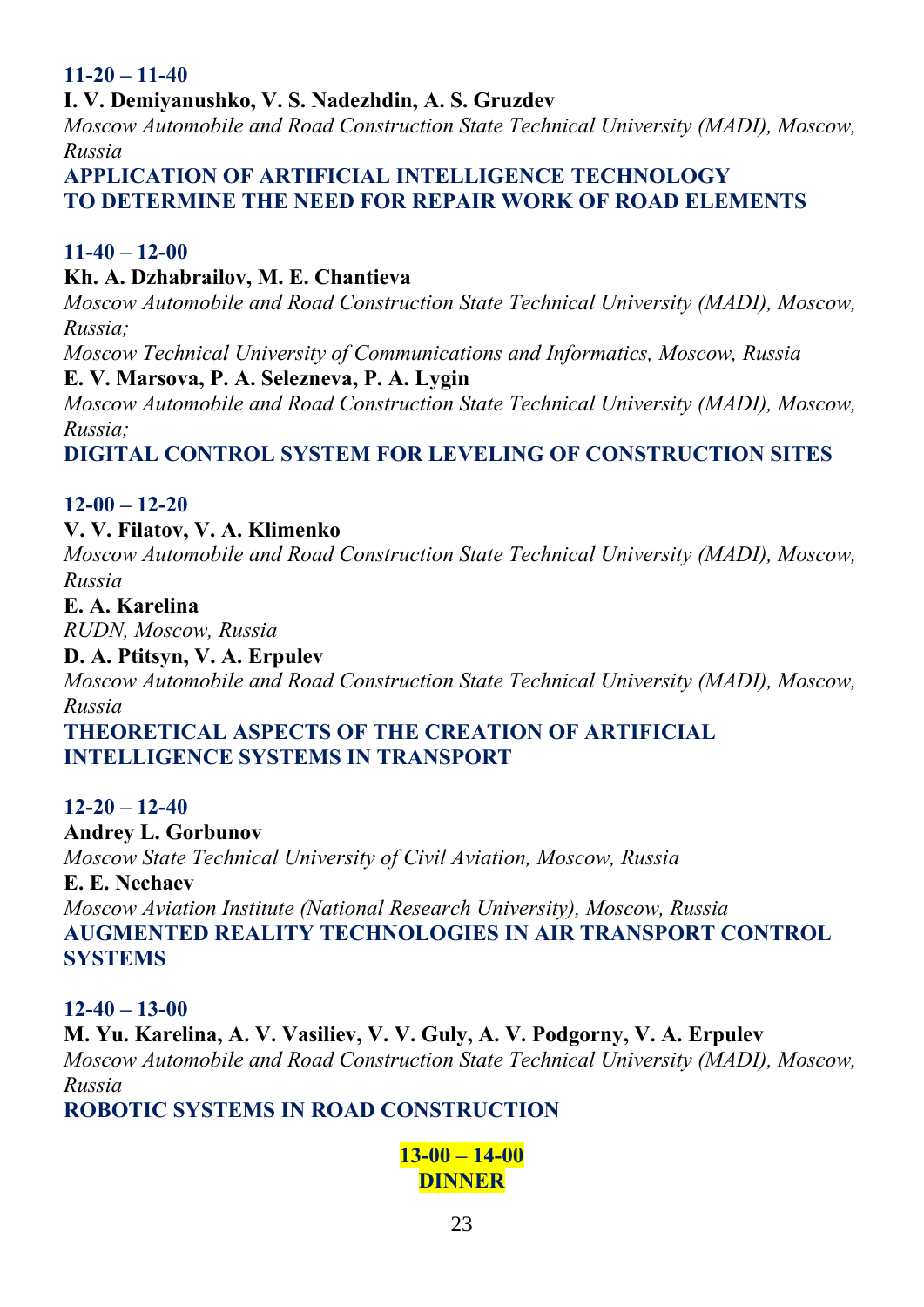#### **14-00 – 14-20 Boris S. Kerner**  *University of Duisburg-Essen, Duisburg, Germany*  **Sergey L. Klenov**  *Moscow Institute of Physics and Technology, Moscow, Russia*  **MICROSCOPIC TRAFFIC PREDICTION FOR AUTOMATED DRIVING**

# **14-20 – 14-40**

**N. A. Kulakov**  *Moscow Polytech, Moscow, Russia* 

#### **I. V. Demyanushko**

*Moscow Automobile and Road Construction State Technical University (MADI), Moscow, Russia* 

#### **E. V. Gavrilov**

*Moscow Polytech, Moscow, Russia* 

# **ANALYSIS OF HEAD INJURY CRITERION IN CASE OF ACCIDENTS IN ROAD TRANSPORT FOR USING IN INTELLIGENT SYSTEMS**

# **14-40 – 15-00**

**Varvara M. Makurina, Artem I. Zhukov, Dmitry G. Moroz, Filipp V. Akopov**  *Moscow Automobile and Road Construction State Technical University (MADI), Moscow, Russia* 

#### **THEORETICAL APPROACHES TO IMPROVING THE EFFICIENCY OF BUSINESS PROCESSES OF PASSENGER TRANSPORT ENTERPRISES THROUGH THE INTRODUCTION OF MODERN DIGITAL TECHNOLOGIES**

# **15-00 – 15-20**

# **Pavel I. Pospelov, Oleg S. Lavrov, Vladislav O. Vanin, Yulia S. Savchenkova**

*Moscow Automobile and Road Construction State Technical University (MADI), Moscow, Russia*  **Marina V. Yashina** 

*Moscow Automobile and Road Construction State Technical University (MADI), Moscow, Russia; Moscow Aviation Institute (Research University), Moscow, Russia; Moscow Technical University of Communications and Informatics, Moscow, Russia* 

# **VIDEO-BASED METHOD OF MARKOVIAN MATRIX RECOVERY FOR ROAD INTERSECTION CONTROL**

# **15-20 – 15-40**

# **C. B. Pronin, O. I. Maksimychev, A. V. Ostroukh, A. V. Volosova**

*Moscow Automobile and Road Construction State Technical University (MADI), Moscow, Russia*  **E. N. Matukhina** 

*Moscow Technological University (MIREA), Moscow, Russia*  **CREATING QUANTUM CIRCUITS FOR TRAINING PERCEPTRON NEURAL NETWORKS ON THE PRINCIPLES OF GROVER'S ALGORITHM**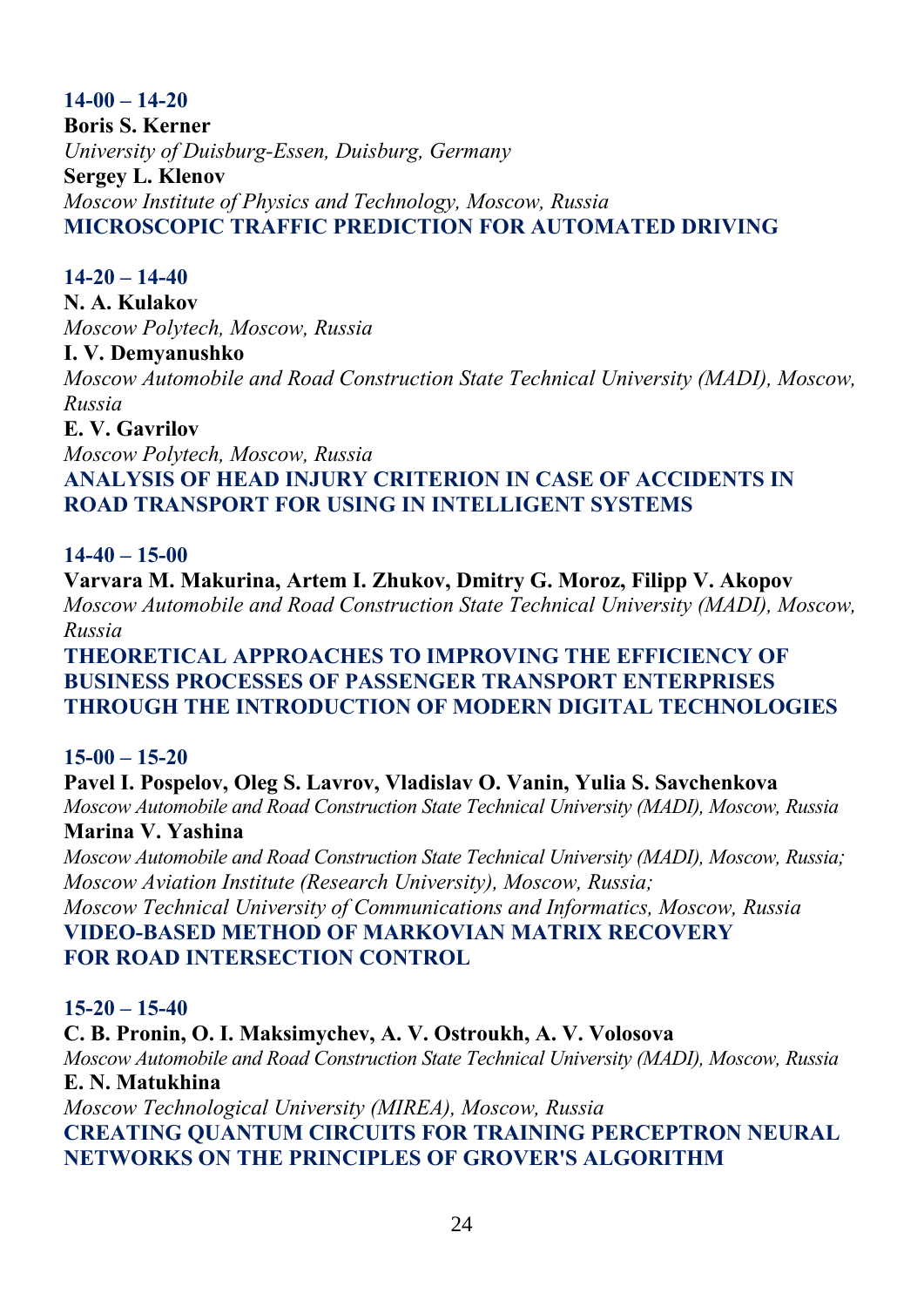# **15-40 – 16-00**

**V. S. Seleznev, E. O. Antonova, A. V.Iluhin, R. A. Gematudinov, L. Yu. Isaeva**  *Moscow Automobile and Road Construction State Technical University (MADI), Moscow, Russia* 

# **IDENTIFICATION OF ROAD DEFECTS WITH A SMART CAMERA**

# **16-00 – 16-20**

# **Petr I. Smirnov**

*Institute of Mechanical Engineering, Energy and Transport Vologda State University, VOGU, Vologda, Russia* 

# **Boris S. Subbotin**

*Moscow Automobile and Road Construction State Technical University (MADI), Moscow, Russia* 

#### **E. A. Karelina**

*The State University of Management, Moscow, Russia* 

# **A. V. Vasilyev**

*Moscow Automobile and Road Construction State Technical University (MADI), Moscow, Russia* 

# **MODELING THE MOVEMENT OF TRUCKS IN A TRAFFIC FLOW OF HIGH DENSITY**

# **16-20 – 16-40**

# **M. V. Yashina** *(Member IEEE)***, A. G. Tatashev**

*Moscow Automobile and Road Construction State Technical University (MADI), Moscow, Russia;* 

*Moscow Technical University of Communications and Informatics, Moscow, Russia*  **D. A. Buslaev, E. N. Serebryakov** 

*Moscow Automobile and Road Construction State Technical University (MADI), Moscow, Russia* 

**EVALUATION OF V2X COMMUNICATION ARCHITECTURE CHARACTER-ISTICS BASED ON LOSS QUEUEING SYSTEM WITH BANDWIDTH SHARING DISCIPLINE** 

# **16-40 – 17-00**

# **Marina A. Trapeznikova, Natalia G. Churbanova**

*Moscow Automobile and Road Construction State Technical University (MADI), Moscow, Russia;* 

*Keldysh Institute of Applied Mathematics RAS (KIAM), Moscow, Russia*  **Antonina A. Chechina, Alexey V. Ermakov, Mikhail S. German** 

*Keldysh Institute of Applied Mathematics RAS (KIAM), Moscow, Russia*  **VISUAL ENVIRONMENT FOR MATHEMATICAL MODELING OF TRAFFIC FLOWS**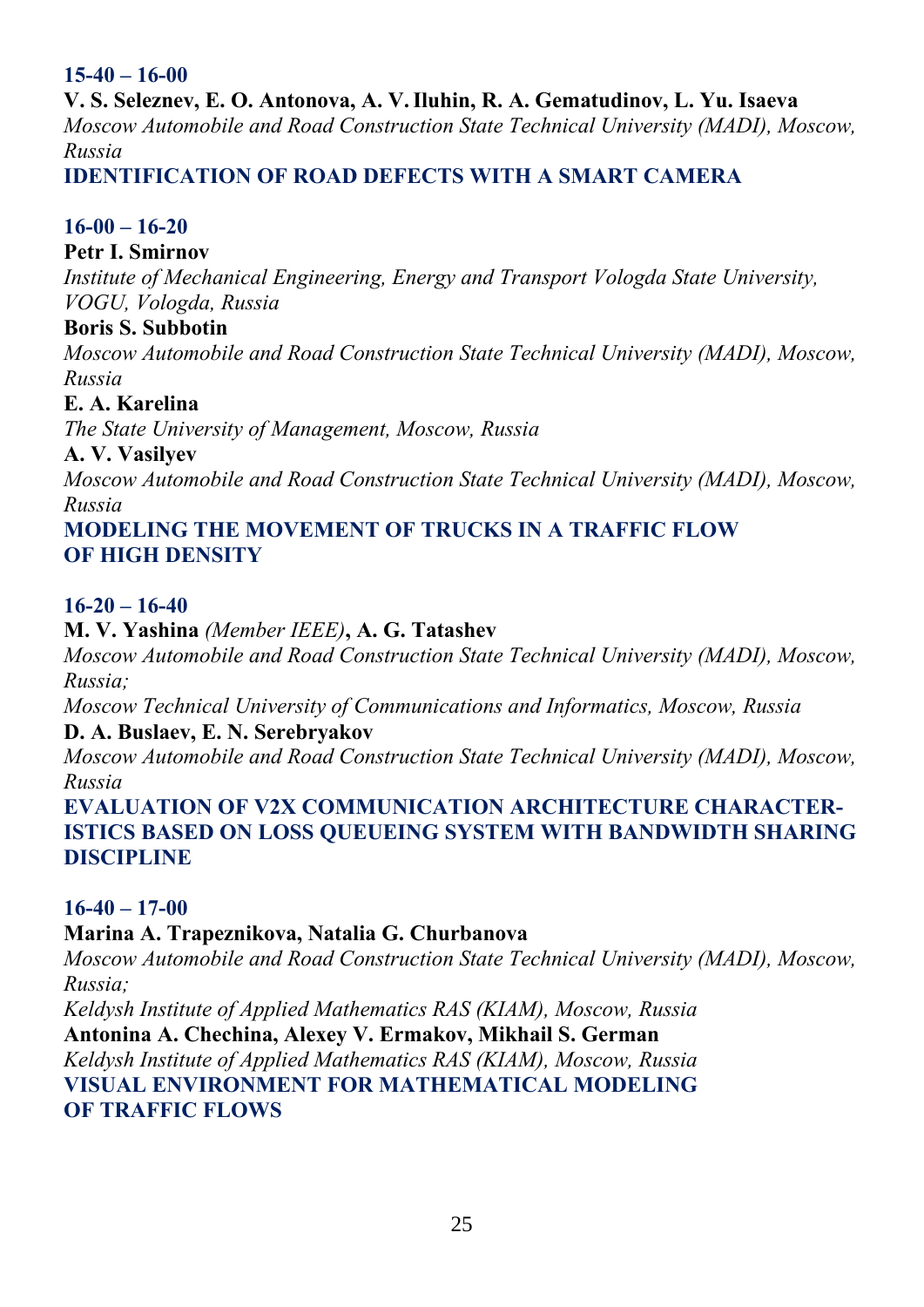# **17-00 – 17-20**

**Ekaterina N. Vasilieva, Evginiy S. Vasiliev**  *Volgograd State University, Volgograd, Russia* 

**Yaroslavna S. Artamonova** 

*Moscow Technical University of Communications and Informatics, Moscow, Russia*  **Galina V. Brega** 

*Financial University under the Government of the Russian Federation, Moscow, Russia*  **THE SMART CITY PROJECT AS A BASIS FOR THE DEVELOPMENT OF NEW TECHNOLOGIES TO PROVIDE PEOPLE WITH LIMITED MOBILITY WITH AN ACCESSIBLE ENVIRONMENT** 

# **17-20 – 17-40**

**Alexandra V. Volosova, Oleg I. Maksimychev, Andrey V. Ostroukh, Mukamadzhon I. Ismoilov, Igor E. Saakyan** 

*Moscow Automobile and Road Construction State Technical University (MADI), Moscow, Russia* 

**UNCERTAINTY PROCESSING BY TENSOR ALGEBRA MEANS IN CONDITION OF MOVEMENT ALONG COMPLEX ROADS** 

# **17-40 – 18-00**

**Anatoly N. Yakubovich, Elena V. Shashina, Yu. V. Trofimenko, Irina A. Yakubovich**  *Moscow Automobile and Road Construction State Technical University (MADI), Moscow, Russia* 

# **THE PERCEPTRON TRAINING PROCESS OPTIMIZATION FOR RECOGNIZING GRAPHIC OBJECTS IN AN IMAGE**

# **18-00 – 18-20**

# **Marina V. Yashina**

*Moscow Automobile and Road Construction State Technical University (MADI), Moscow, Russia;* 

*Moscow Aviation Institute (Research University), Moscow, Russia* 

# **Alexandr S. Bugaev**

*Russian Academy of Sciences, Moscow, Russia;* 

*Moscow Institute of Physics and Technology (National Research University), Moscow, Russia* 

# **Ivan A. Kuteynikov, Maxim A. Kuznetsov**

*Moscow Automobile and Road Construction State Technical University (MADI), Moscow, Russia* 

**EVALUATION OF RECOVERY ACCURACY OF VEHICLES FLOW CHARACTERISTICS BY VIDEO SENSOR VIEWS**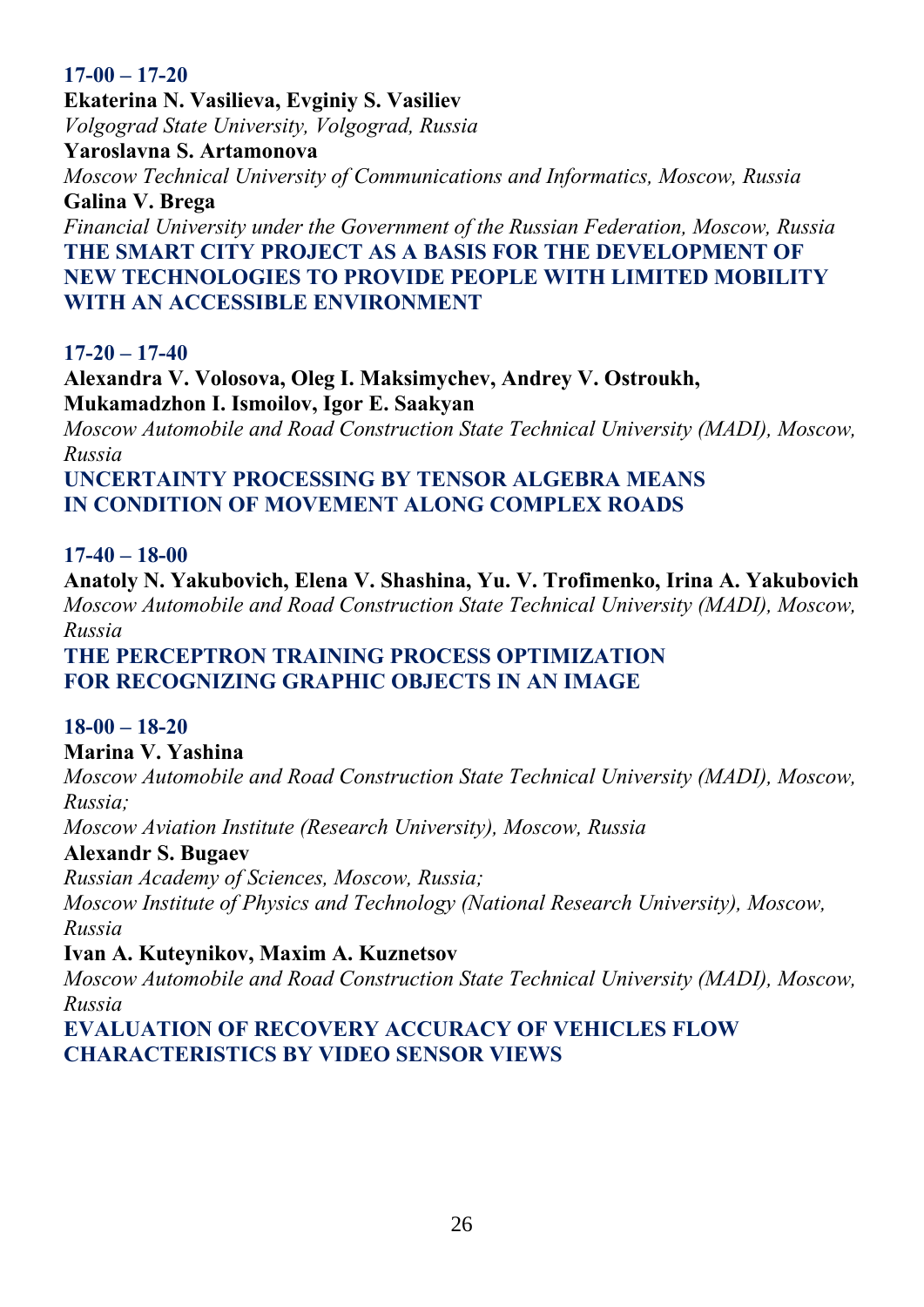#### **March 16, 2022 (Wednesday)**

#### **SECTION 6. Digital signal processing in on-board radio systems**

# **SUB-SECTION 3**

**CHAIRMEN: Alexander V. Nazarov,** *Professor of Moscow Aviation Institute (National Research University), Moscow, Russia*

#### **10-00 – 10-20**

**Konstantin K. Smirnov, Artyom S. Borovov**  *Scientific Research Institute of System Analysis, (SRISA RAS), Moscow, Russia*  **Alexander V. Nazarov, Yuri V. Mokhov**  *Moscow Aviation Institute (National Research University), Moscow, Russia*  **METHODS FOR MEASURING THE ELECTROPHYSICAL PARAMETERS OF SEMICONDUCTOR WAFERS OF VLSI** 

**10-20 – 10-40 Evgenii Efimov** (*Member, IEEE*) *Moscow Aviation Institute (National Research University), Moscow, Russia*  **ON THE EFFECT OF A SIGNAL DELAY ON CROSS-SPECTRAL CORRELATION FUNCTION** 

**10-40 – 11-00 Nikolay A. Osavchuk, Vadim V. Golovanov**  *Moscow Aviation Institute (National Research University), Moscow, Russia*  **ESTIMATION OF A RADIATION SOURCE LOCATION BY DIFFERENCE-ENERGY METHOD** 

**11-00 – 11-20 Andrei S. Kuznetsov, Aleksandr V. Starenchenko, Sergey N. Kuznetsov, Mihail N. Ushkar**  *Moscow Aviation Institute (National Research University), Moscow, Russia*  **FORMATION AND OPTIMIZATION OF THE CONSTRUCTIVE BASIS OF AIRBORNE RADARS**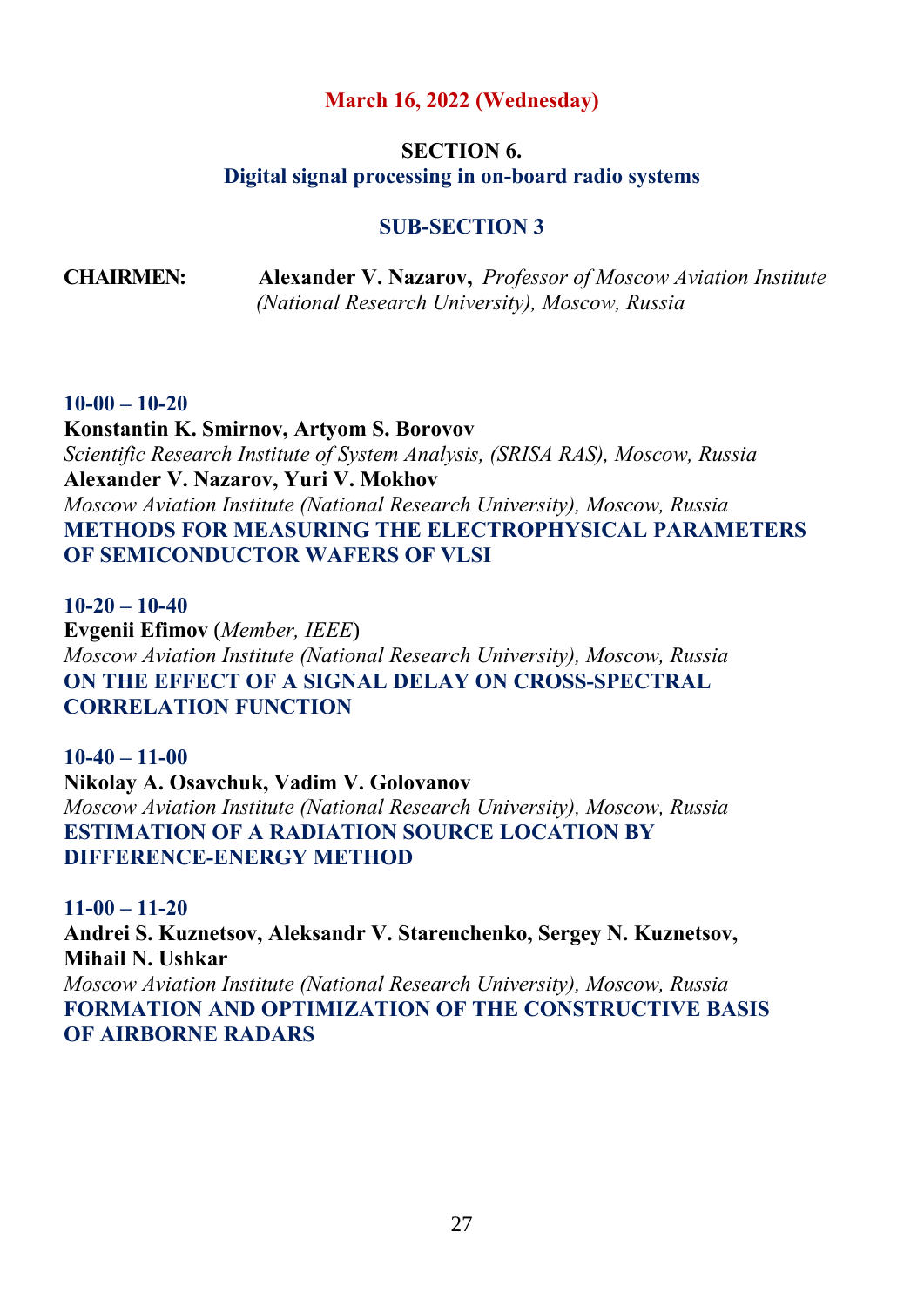#### **11-20 – 11-40**

**E. E. Devyatkin, M. V. Ivankovich**  *FSUE NIIR, Moscow, Russia*  **A. A. Kuchumov, E. M. Lobov, V. O. Varlamov**  *Moscow Technical University of Communications and Informatics, Moscow, Russia*  **FBMC-OQAM HELPING PILOTS APPLICATION FOR SYNCHRONIZATION AND CHANNEL ESTIMATION SEQUENCES** 

#### **11-40 – 12-00**

#### **S. S. Loginov, Yu. R. Butkevich, O. A. Sivintseva**

*Kazan National Research Technical University named after A.N. Tupolev, Kazan, Russia*  **LORENTZ SYSTEM BASED PSEUDO-RANDOM SEQUENCES IN PAPR REDUCTION AND INFORMATION SECURITY ENHANCEMENT OF THE OFDM COMMUNICATION** 

#### **12-00 – 12-20**

**A. L. Makarevich, S. M. Sokovnich, D. V. Garaga, N. S. Kostyukevich, S. A. Karapetyan**  *Pridnestrovian State University of Taras Shevchenko, Tiraspol, Moldova, Pridnestrovye*  **CIRCUIT DESIGN OF A FREQUENCY SYNTHESIZER DEVICE FOR HIGH-SPEED DATA TRANSMISSION SYSTEMS** 

#### **12-20 – 12-40**

#### **O. N. Minaeva, N. E. Miroshnikova, A. I. Sattarova**

*Moscow Technical University of Communications and Informatics, Moscow, Russia*  **RESEARCH OF THE CONVOLUTIONAL AND PRODUCT TURBO CODES CHARACTERISTICS IN CONDITIONS OF UNDERWATER CHANNEL** 

# **12-40 – 13-00**

**I. V. Grubin, I. Y. Lygina**  *Moscow Aviation Institute (National Research University), Moscow, Russia*  **APPLICATION OF THE THEORY OF OPTIMAL CONTROL FOR SYNCHRONIZATION OF MULTIPOSITION SYSTEMS** 

**13-00 – 13-20**

**Ivan A. Chelyadin, Mikhail D. Artemov, Lilia I. Voronova** *(Member, IEEE) Moscow Technical University of Communications and Informatics, Moscow, Russia*  **INTELLIGENT DISABLED PASSENGER SUPPORT SYSTEM** 

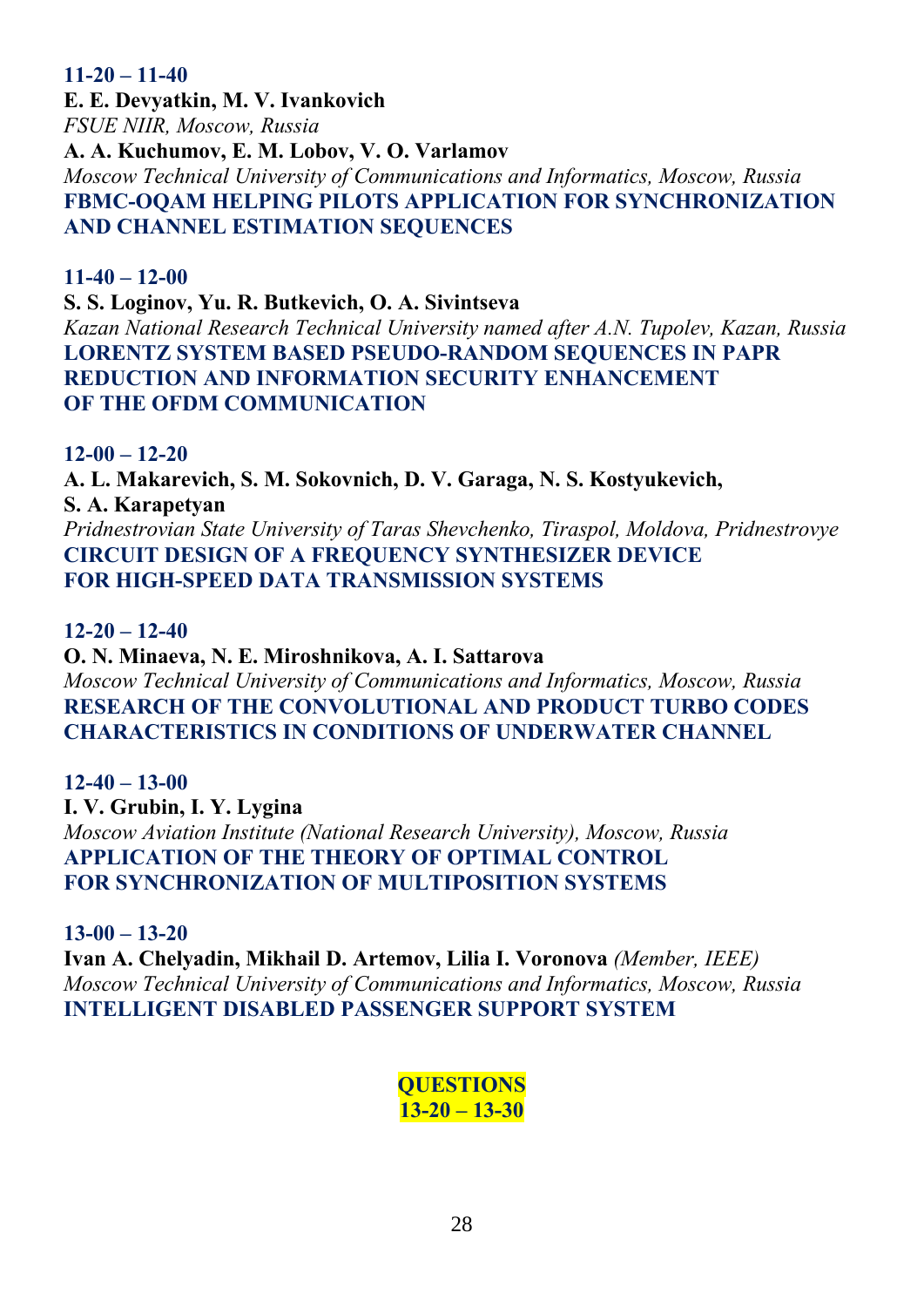# **March 16, 2022 (Wednesday)**

# **SECTION 6.**

# **Digital signal processing in on-board radio systems**

# **SUB-SECTION 4**

**CHAIRMEN: Timofey Ya. Shevgunov,** *Moscow Aviation Institute (National Research University), Moscow, Russia, IEEE Senior Member, Ph.D, Chair of MTT/ED/AES Chapter Moscow, Russia* 

# **15-00 – 15-20**

**Aleksei M. Potashnikov, Vladimir A. Mazin, Aleksei P. Smirnov, Nikita S. Stepanov**  *Moscow Technical University of Communications and Informatics, Moscow, Russia*  **Anastasia I. Mozhaeva** *(Member, IEEE)*

*The University of Waikato, Hamilton, New Zealand; Moscow Technical University of Communications and Informatics, Moscow, Russia*  **ANALYSIS OF MODERN METHODS USED TO ASSESS THE QUALITY OF VIDEO SEQUENCES DURING SIGNAL STREAMING** 

# **15-20 – 15-40**

**Dmitry A. Egorov, Vladimir D. Fedorov, Igor V. Vlasuyk, Aleksei M. Potashnikov**  *Moscow Technical University of Communications and Informatics, Moscow, Russia*  **Anastasia I. Mozhaeva** *(Member IEEE)*

*The University of Waikato, Hamilton, New Zealand; Moscow Technical University of Communications and Informatics, Moscow, Russia* 

**A NOVEL METHOD FOR ESTIMATING THE SPATIAL FREQUENCY CHARACTERISTICS OF CAMERAS BASED ON GENERATIVE RANDOM SEQUENCES** 

# **15-40 – 16-00**

**Artem M. Drebuzhan, Ksenia I. Nezhivleva, Igor V. Vlasuyk, Aleksei M. Potashnikov**  *Moscow Technical University of Communications and Informatics, Moscow, Russia*  **Anastasia I. Mozhaeva** *(Member IEEE)*

*The University of Waikato, Hamilton, New Zealand;* 

*Moscow Technical University of Communications and Informatics, Moscow, Russia*  **THE STEGANOGRAPHIC METHOD OF INTRODUCING ADDITIONAL INFORMATION, RESISTANT TO TRANSCODING AND CONVERSION** 

**16-00 – 16-20**

**Vladislav I. Lipatkin**  *Moscow Technical University of Communications and Informatics, Moscow, Russia*  **COMPUTATIONALLY EFFICIENT IMPLEMENTATION OF JOINT DETEC-TION AND PARAMETERS ESTIMATION OF SIGNALS WITH DISPERSIVE DISTORTIONS ON A GPU**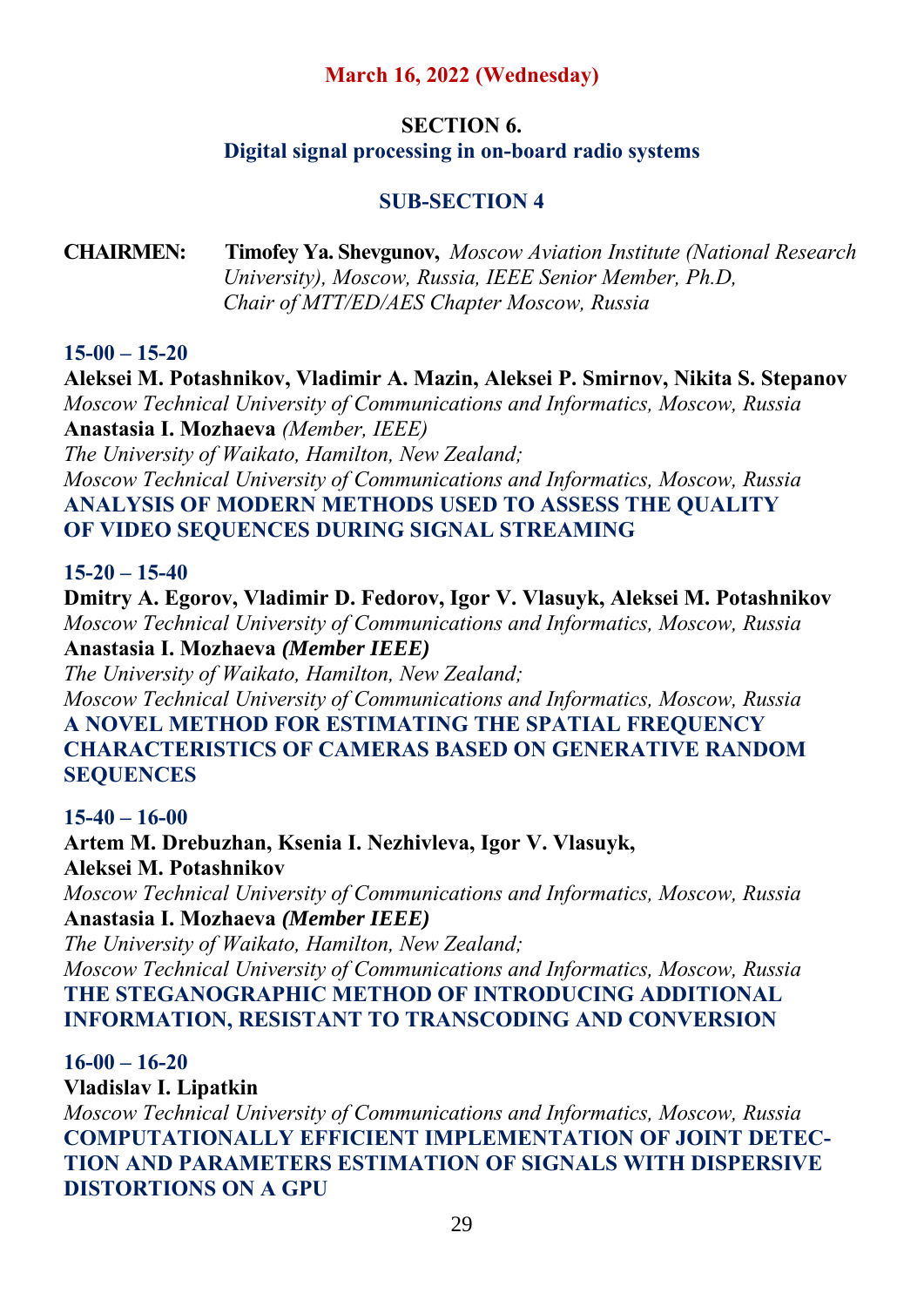**16-20 – 16-40 A. V. Timoshenko** *(Member IEEE) MIET National Research University of Electronic Technology, Moscow, Russia*  **Yu. V. Babkin, V. I. Kim**  *Academician A. L. Mints Radiotechnical Institute, Moscow, Russia*  **A. B. Silantyev, C. A. G. Fernandu**  *P.G. Demidov Yaroslavl State University, Yaroslavl, Russia*  **SUBSTANTIATION OF THE PERIODICITY OF MULTI-SCANNING RADAR MONITORING OF MOVING OBJECTS** 

**16-40 – 17-00 D. S. Chirov** *(Member IEEE)***, E. O. Kandaurova**  *Moscow Technical University of Communications and Informatics, Moscow, Russia*  **ADAPTIVE SPECTRUM MONITORING ALGORITHM FOR COGNITIVE RA-DIO SYSTEMS** 

**17-00 –17-20 Oksana Guschina (***Member IEEE***)**  *Moscow Aviation Institute (National Research University), Moscow, Russia*  **CYCLOSTATIONARY ANALYSIS OF ELECTRIC POWER IN A RESONANT CIRCUIT UNDER PERIODIC EXCITATION** 

**17-20 –17-40 O. A. Shorin, V. O. Shorin**  *Moscow Technical University of Communications and Informatics, Moscow, Russia*  **G. O. Bokk**  *OJSC NIRIT-XINWEI Telecom Technology (NXTT), Moscow, Russia*  **APPLICATION OF LAGRANGE VARIATIONAL PRINCIPLE TO ACCURATE SOLUTION OF STATISTICAL KALMAN FILTRATION PROBLEM IN GEN-ERALIZED CONDITIONS** 

**17-40 – 18-00 Aleksey P. Zhuravlev**  *Moscow Technical University of Communications and Informatics, Moscow, Russia*  **MODULATION PARAMETERS ANALYSIS OF MODERN COMMUNICATION SYSTEMS** 

**18-00 – 18-20 Nikolay S. Sidorenko, Vasiliy V. Egorov, Nikolay A. Osavchuk**  *Moscow Aviation Institute (National Research University), Moscow, Russia*  **TEST IMPLEMENTATION OF AN SDR-BASED NOISE-IMMUNE DATA TRANSMISSION CHANNEL** 

# **QUESTIONS 18-20 – 19-00**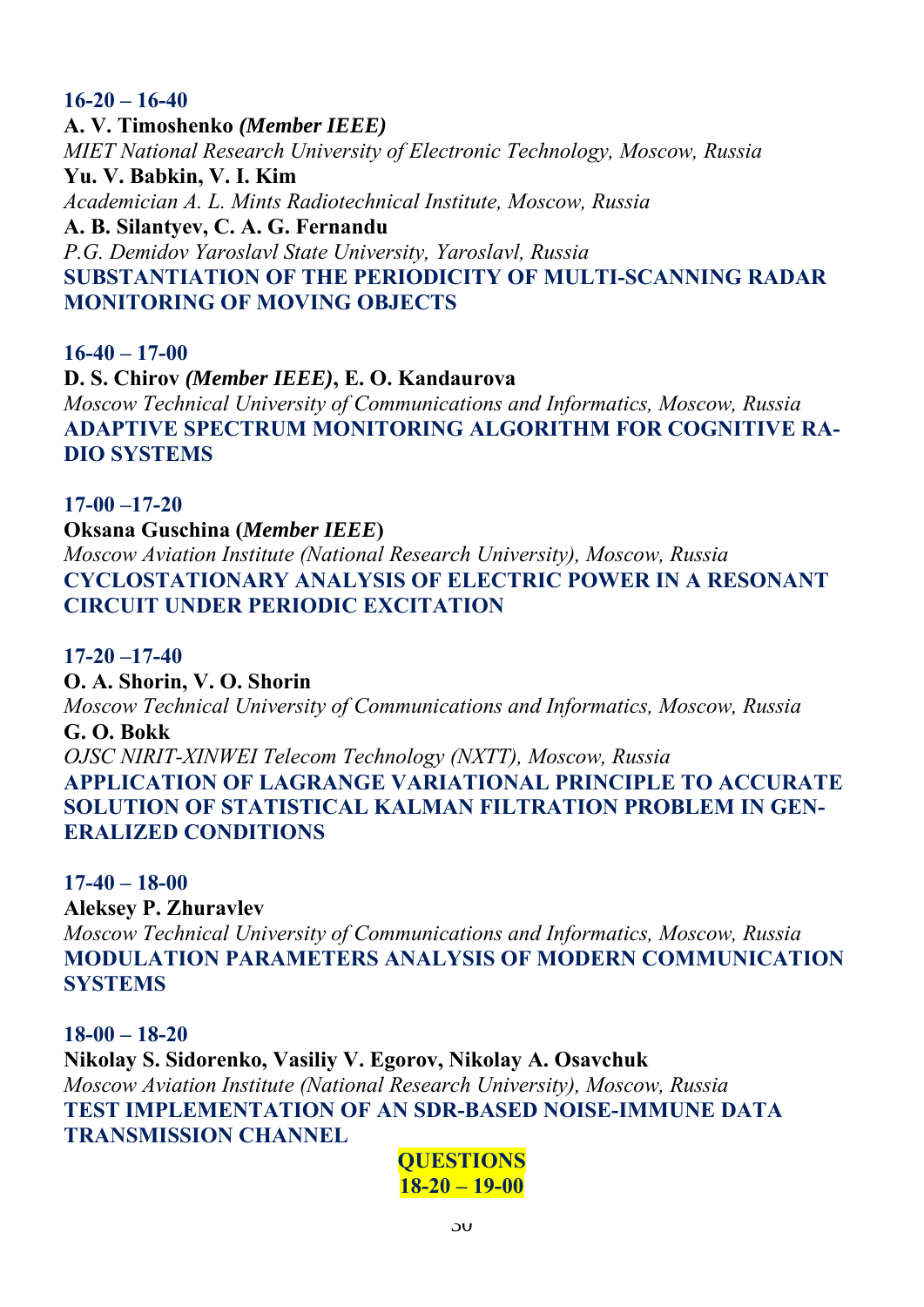# **March 17, 2021 (Thursday)**

# **SECTION 4**

# **Wire and Optical Communication and Control Systems**

**SECTION CHAIRMEN: Sergey N. Stepanov,** *Doctor of Sciences (Engineering), Professor of Moscow Technical University of Сommunications and Informatics. Moscow, Russia* 

# **10-00 – 10-20**

**A. S. Adzhemov** *(Member, IEEE)***, A. Y. Kudryashova** 

*Moscow Technical University of Communications and Informatics, Moscow, Russia*  **DEVELOPMENT OF A METHOD FOR RESEARCHING THE OCCURRENCE OF ADDITIONAL DISTORTIONS IN THE PRESENCE OF ERRORS IN THE DIGITAL CHANNEL AND TRANSFORMATION OF DIFFERENT METRIC SPACE**S

# **10-20 – 10-40**

**V. V. Afanasiev, S. S. Loginov** 

*Kazan National Research Technical University named after A.N. Tupolev – KAI, Kazan, Russia* 

**COMPARATIVE EFFICIENCY OF STABILIZING ACTIONS ON THE CONTROLLED LORENTZ SYSTEM** 

# **10-40 – 11-00**

**Sirin R. Galiev, Ayrat Zh. Sakhabutdinov** *(Member, IEEE)***, Artur S. Lits, Ekaterina V. Mochalova, Ilshat I. Shaigardanov** 

*Kazan National Research Technical University named after A.N. Tupolev – KAI, Kazan, Russia* 

**AGING OF FIBER BRAGG GRATINGS TO REDUCE THE DRIFT OF THE SENSOR RESPONSE ON THEIR BASIS AT HIGH TEMPERATURES** 

# **11-00 – 11-20**

**B. G. Ibrahimov** *(Member, IEEE)***, M. H. Hasanov** *(Member, IEEE)***, A. D. Tagiyev** *(Member, IEEE) Azerbaijan Technical University, Baku, Azerbaijan*  **RESEARCH OF THE QUALITY OF FUNCTIONING OF FIBER-OPTICAL TRANSMISSION SYSTEMS ON THE BASIS OF MODERN TECHNOLOGIES**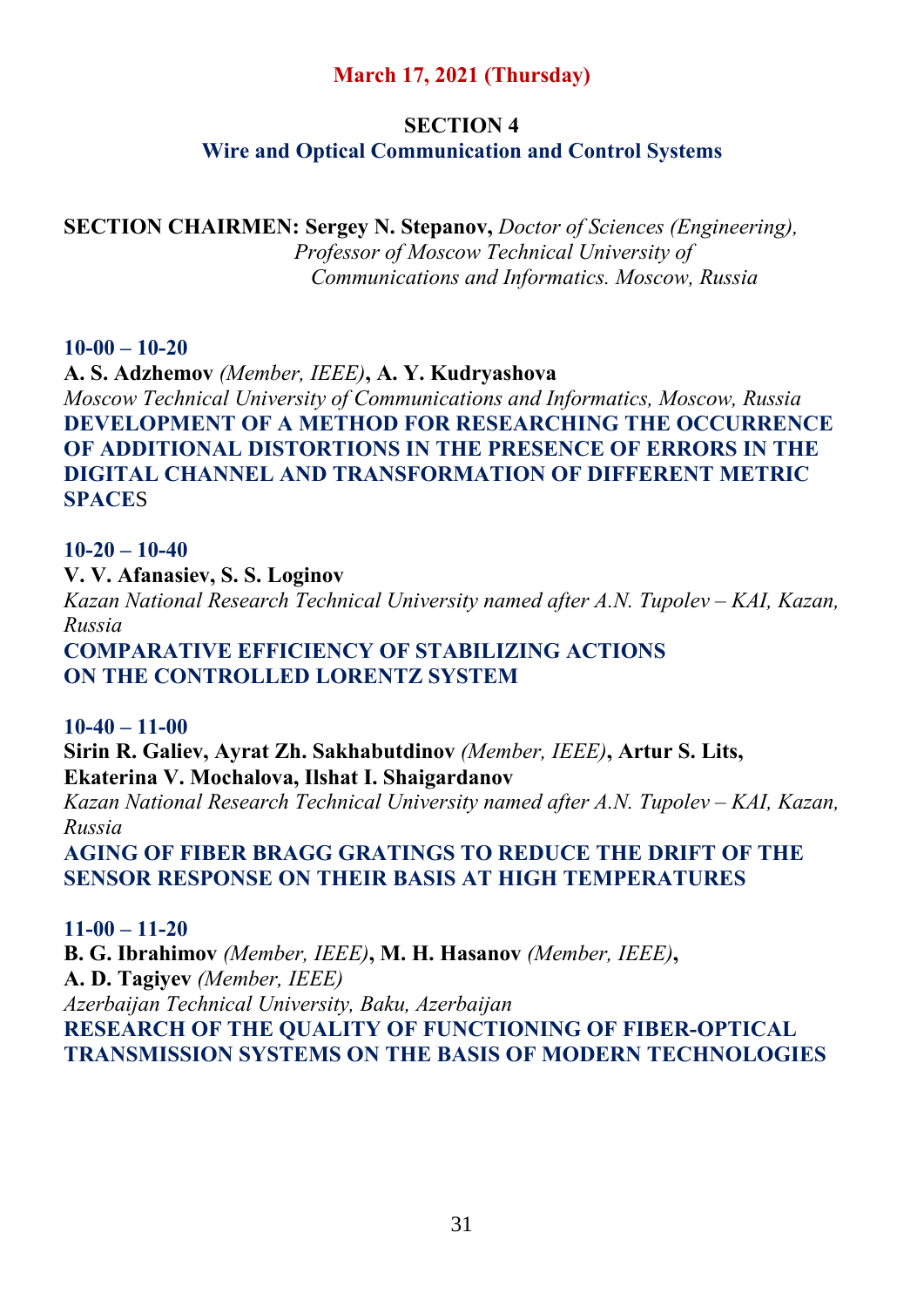# **11-20 – 11-40**

**A. A. Ivanov** *(Member, IEEE)***, E. P. Denisenko, P. E. Denisenko, A. A. Lustina, V. D. Andreev**  *Kazan National Research Technical University named after A.N. Tupolev – KAI, Kazan, Russia*  **RADIOPHOTONIC AMPLITUDE-PHASE MODULATION SOLUTIONS** 

# **FOR ANGLE OF ARRIVAL ESTIMATION USING L-SHAPED ANTENNA STRUCTURES**

# **11-40 – 12-00**

**V. L. Karyakin** *(Member, IEEE)***, D. V. Karyakin**  *Povolzhsky State University of Telecommunications and Informatic, Samara, Russia* **DISTRIBUTED DVB-T2 STANDARD BROADCAST QUALITY MONITORING SYSTEM** 

# **12-00 – 12-20**

# **D. S. Kholodny**

*National Research University Moscow Power Engineering Institute, Moscow, Russia*  **A. G. Koriakin, D. A. Tarasov, E. B. Vasilyev, I. A. Ovchinnikova**  *All-Russian Scientific Research and Development Cable Institute, Moscow, Russia*  **SEISMIC RESISTANCE OF OPTICAL OVERHEAD COMMUNICATION LINES** 

# **12-20 – 12-40**

**Vladimir N. Korshunov**  *Moscow Technical University of Communications and Informatics, Moscow, Russia*  **Irina A. Ovchinnikova**  *RRDI for Cable Industry, Moscow, Russia*  **Sergey S. Shavrin, Nadezhda A. Shishova**  *Moscow Technical University of Communications and Informatics, Moscow, Russia*  **Peter A. Semenov**  *RRDI for Cable Industry, Moscow, Russia* 

# **MULTICHANNEL OPTICAL FIBERS OPTIMIZATION**

# **12-40 – 13-00**

**Boris Ya. Likhttsinder, Yulia O. Bakai** 

*Povolzhsky State University of Telecommunications and Informatic, Samara, Russia*  **DEVELOPMENT OF AN INTERVAL METHOD FOR QUEUE ANALYSIS IN QUEUEING SYSTEMS** 

# **13-00– 14-00 DINNER**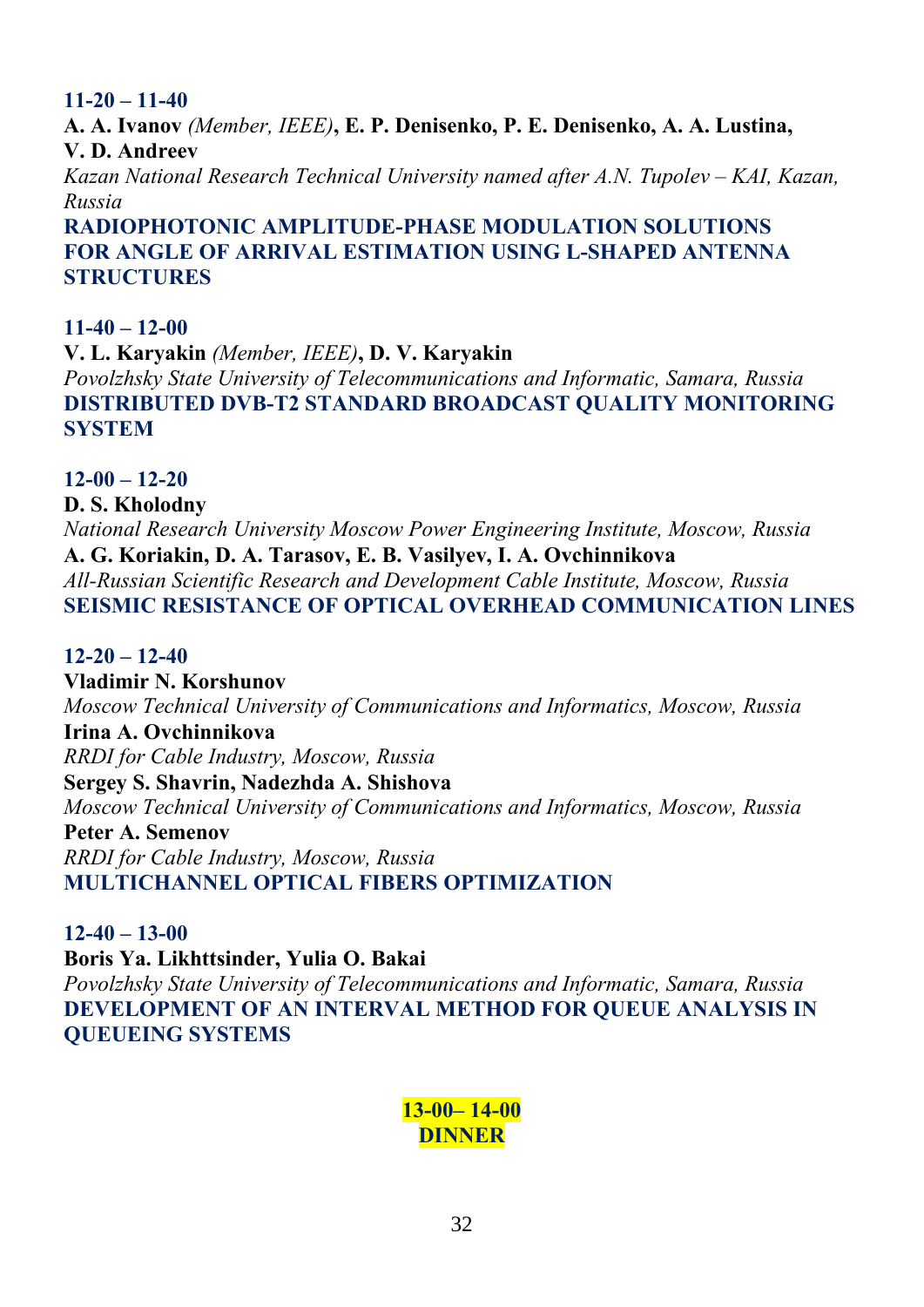# **14-00 – 14-20**

**V. V. Maklachkova, A. V. Shvedov, Sh. Alyev** 

*Moscow Technical University of Communications and Informatics, Moscow, Russia*  **ANALYSIS OF RESILIENCE INDICATORS IN CORPORATE NETWORKS AND POSSIBLE WAYS TO IMPROVE IT** 

#### **14-20 – 14-40**

#### **O. P. Malkovich, S. E. Grychkin, E. P. Stroganova**

*Moscow Technical University of Communications and Informatics, Moscow, Russia*  **INVESTIGATION OF PORTABLE COMMUNICATION DEVICES WITH ELECTROCHEMICAL POWER SOURCES APPLICATION FEATURES** 

#### **14-40 – 15-00**

**O. G. Morozov** *(Member, IEEE)***, E. P. Denisenko, P. E. Denisenko, A. A. Lustina, V. D. Andreev** 

*Kazan National Research Technical University named after A.N. Tupolev – KAI, Kazan, Russia* 

**RADIOPHOTONIC METHOD FOR ANGLE OF ARRIVAL ESTIMATION OF A REFLECTED RADAR SIGNAL BASED ON TANDEM AMPLITUDE-PHASE MODULATION** 

#### **15-00 – 15-20**

#### **Faurdoir Ndimumahoro, Mikhail S. Stepanov**

*Moscow Technical University of Communications and Informatics, Moscow, Russia* 

**Artwell R. Muzata** 

*Wits University, Johannesburg, South Africa* 

#### **Dawood Tammam, Valentin G. Popov**

*Moscow Technical University of Communications and Informatics, Moscow, Russia*  **USING THE PRINCIPLES OF MOBILE SYSTEMS MODELING FOR LORAWAN CHARACTERISTICS ESTIMATION** 

#### **15-20 – 15-40**

**I. A. Ovchinnikova, D. A. Tarasov** 

*All-Russian Scientific Research and Development Cable Institute, Moscow, Russia*  **N. A. Shishova, V. A. Ovchinnikov, V. A. Ovchinnikova**  *Moscow Technical University of Communications and Informatics, Moscow, Russia*  **STUDY OF OPTICAL FIBRE CABLES LONG-TERM OPERATION AT ELEVATED TEMPERATURES** 

#### **15-40 – 16-00**

**Anatoliy V. Ryzhkov, Mikhail L. Schwartz, Vladimir M. Aladin,**  *Moscow Technical University of Communications and Informatics, Moscow, Russia*  **REFERENCE NODE FOR FORMING THE TIME SCALE OF A COHERENT PUBLIC COMMUNICATION NETWORK**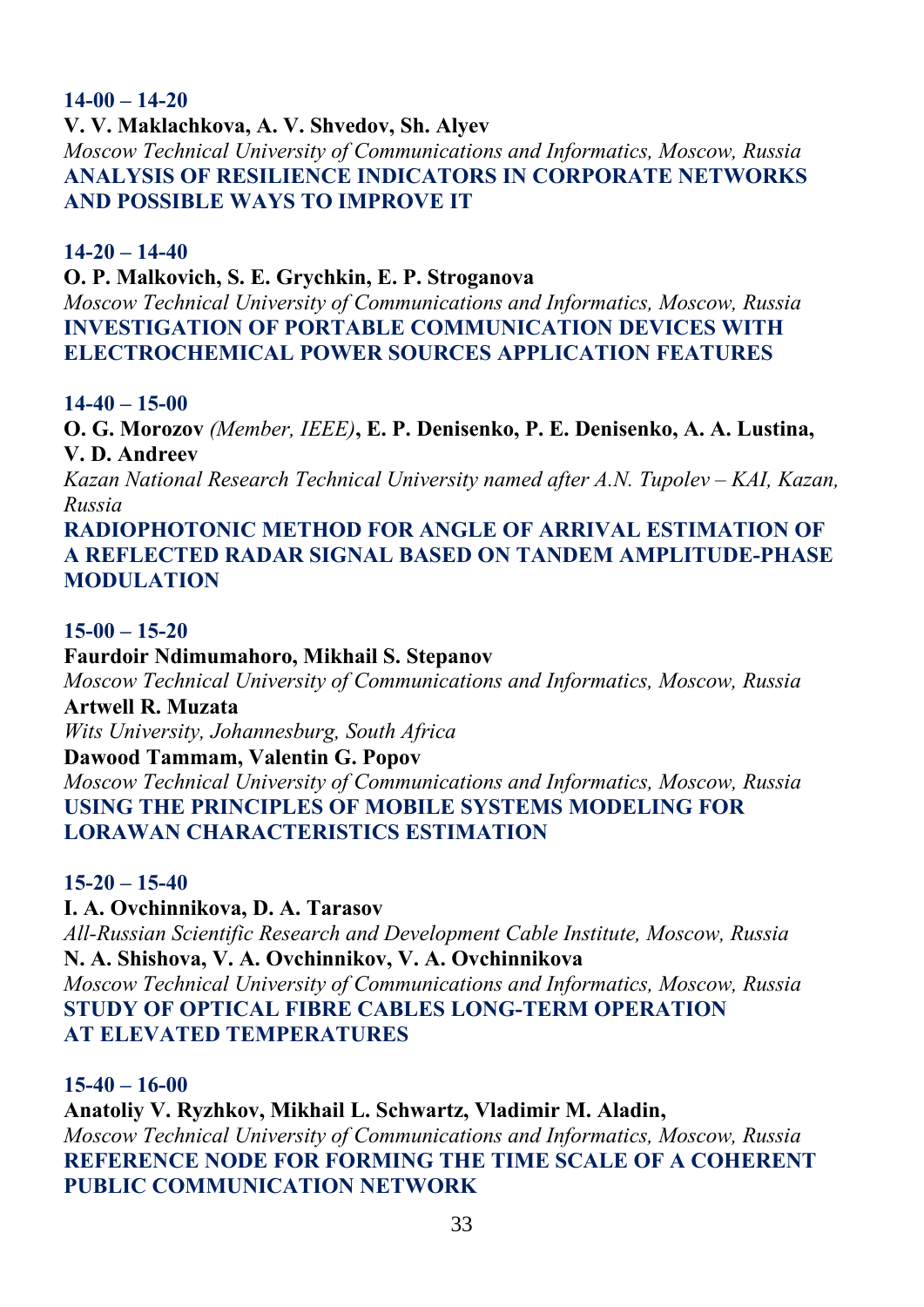**16-00 – 16-20 A. Zh. Sakhabutdinov** *(Member IEEE)***, E. P. Denisenko, P. E. Denisenko, A. A. Lustina, V. D. Andreev**  *Kazan National Research Technical University named after A.N. Tupolev – KAI, Kazan, Russia*  **RADIOPHOTONIC METHOD FOR DOPPLER FREQUENCY SHIFT** 

**MEASUREMENT OF A REFLECTED RADAR SIGNAL BASED ON TANDEM AMPLITUDE-PHASE MODULATION** 

**16-20 – 16-40 Dmitry N. Shubin, Andrey A. Kuchumov, Evgenii M. Lobov**  *Moscow Technical University of Communications and Informatics, Moscow, Russia*  **Stepan V. Abramov, Oleg I. Klintsov**  *ORION, Moscow, Russia*  **INVESTIGATION OF THE POSSIBILITY OF ORGANIZING COMMUNICATION IN THE ULTRAVIOLET WAVELENGTH RANGE** 

# **16-40 – 17-00 COFFEE BREAK**

**17-00 – 17-20 A. V. Shvedov, D. V. Gadasin, E. V. Pak**  *Moscow Technical University of Communications and Informatics, Moscow, Russia*  **APPLICATION OF THE BACKMAN MODEL FOR THE DISTRIBUTION OF TRAFFIC FLOWS IN NETWORKS WITH SEGMENT ROUTING** 

**17-20 – 17-40 Mikhail S. Stepanov, Margarita G. Kanishcheva, Elena E. Malikova, Juvent Ndayikunda**  *Moscow Technical University of Communications and Informatics, Moscow, Russia*  **Nikolai G. Kaigorodov**  *Mobile TeleSystems Public Joint Stock Company, Moscow, Russia*  **THE DEVELOPMENT AND ANALYSIS OF A SERVICE MODEL FOR THE TRAFFIC OF A SURVEILLANCE SYSTEM OPERATOR BY A DEDICATED RESOURCE OF AN LTE CELL** 

**17-40 – 18-00 Alexey N. Terekhov, Alla S. Korchagina**  *Moscow Technical University of Communications and Informatics, Moscow, Russia*  **METHOD OF STORING INFORMATION BASED ON UNIT CODING**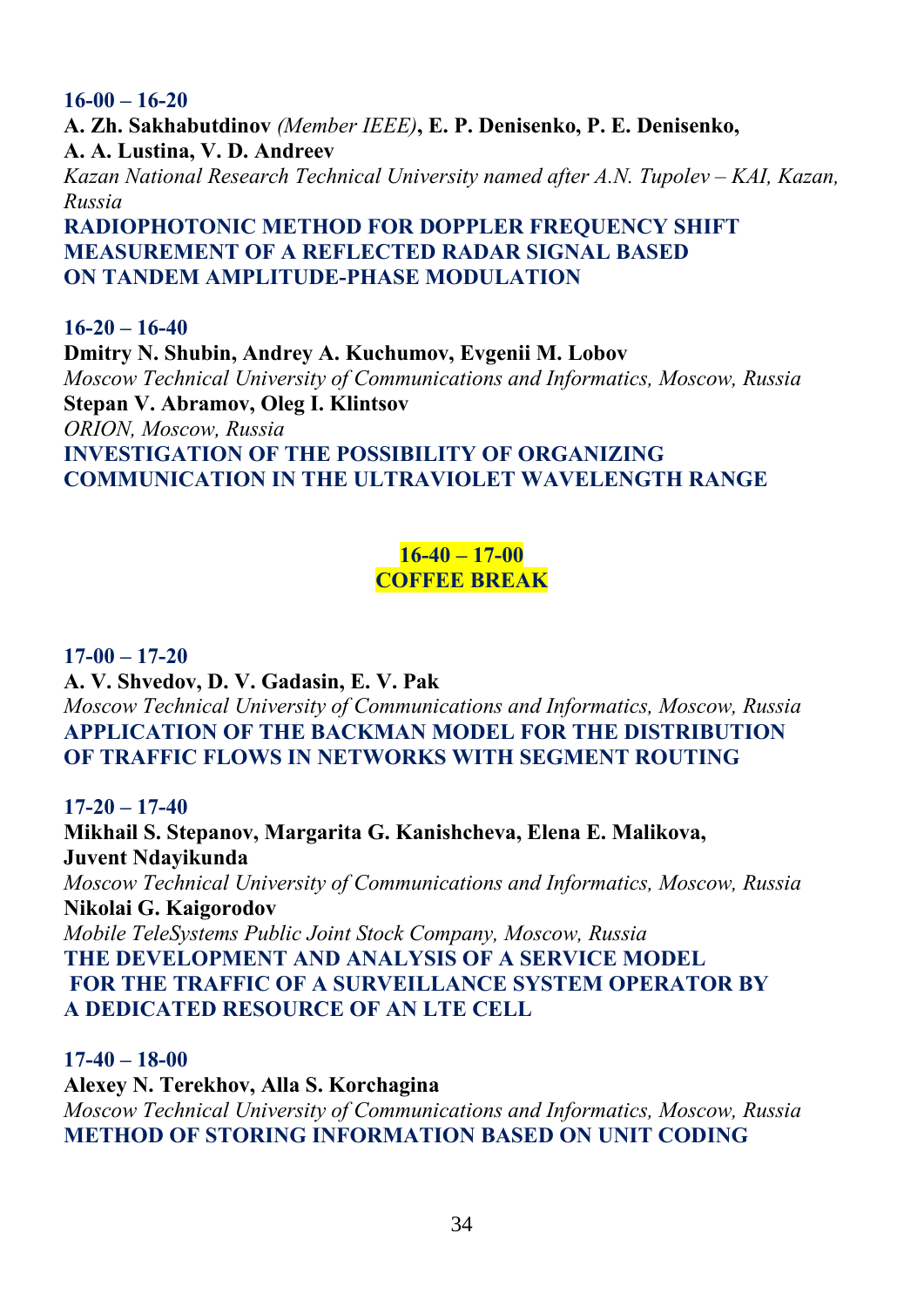**18-00 – 18-20 Mikhail A. Vaganov, Vasily I. Kazakov, Oleg D. Moskaletz**  *Saint-Petersburg State University of Aerospace Instrumentation (SUAI), St. Petersburg, Russia*  **SPECTRAL PROCESSING AND DETECTION OF OPTICAL SIGNALS IN SYSTEMS FOR MULTICRITERIA CONTROL OF PHYSICAL** 

# **AND PHYSICOCHEMICAL PROCESSES**

#### **18-20 – 18-40**

**Aleksandr O. Volkov, Sergey N. Stepanov**  *Moscow Technical University of Communications and Informatics, Moscow, Russia*  **Anastasiia V. Korobkina**  *Moscow Institute of Physics and Technology (National Research University), Moscow, Russia*  **DEVELOPMENT OF A MODEL AND ALGORITHMS FOR SERVICING REAL-TIME AND DATA TRAFFIC IN A CLOUD COMPUTING SYSTEM** 

**18-40 – 19-00 Alexander L. Zubilevich** *(Independent Expert)* **Sergey A. Sidnev, Vladimir A. Tsarenko**  *Moscow Technical University of Communications and Informatics, Moscow, Russia*  **SERVICE LEVEL AGREEMENT WITH DIFFERENTIATED RELIABILITY REQUIREMENTS. EFFICIENCY OF APPLICATION IN COMMUNICATION NETWORKS AND ON-BOARD SYSTEMS**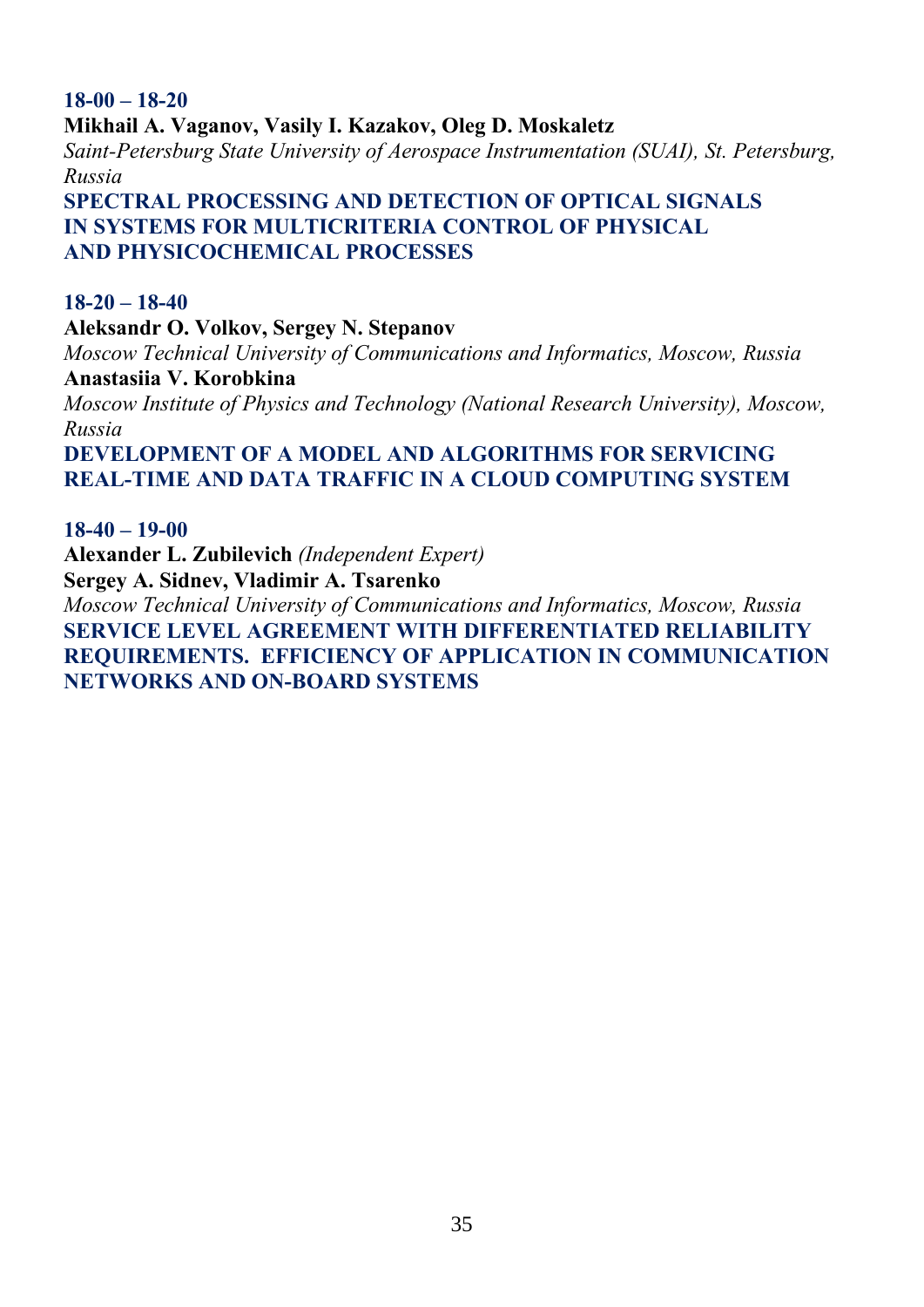# **March 17, 2022 (Thursday)**

#### **SECTION 7. Electrical and electronic engineering pedagogy**

**SECTION CHAIRMEN: Sergei L. Yablochnikov,** *Doctor of Pedagogical Sciences, Professor of Moscow Technical University of Communications and Informatics, Moscow, Russia*

#### **10-00 – 10-20**

**S. I. Dinges, A. V. Pestryakov**  *Moscow Technical University of Communications and Informatics, Moscow, Russia*  **A SET OF LABORATORY WORKS ON THE STUDY OF MODULATED SIGNALS OF MODERN TELECOMMUNICATION SYSTEMS** 

**10-20 – 10-40 V. V. Golovanov, N. D. Lyssakov**  *Moscow Aviation Institute (National Research University), Moscow, Russia*  **INVESTIGATION OF SOME PSYCHOLOGICAL AND PEDAGOGICAL PHENOMENA RELATED TO DISTANCE EDUCATION IN ENGINEERING UNIVERSITY** 

**10-40 – 11-00 E. D. Grigorieva, V. B. Kreindelin, V. V. Frisk**  *Moscow Technical University of Communications and Informatics, Moscow, Russia*  **APPLICATION OF NEW TECHNOLOGIES AND SOFTWARE IN THE DEVELOPMENT OF A NEW LABORATORY STAND FOR STUDYING THE DISCIPLINE OF ELECTRICAL ENGINEERING** 

**11-00 – 11-20 Sergey A. Grushko, Anatoly P. Pshenichnikov, Elena Е. Malikova, Andrey Y. Malikov**  *Moscow Technical University of Communications and Informatics, Moscow, Russia*  **VIRTUAL ASTERISK IP-PBX OPERATION STUDYING AND EXPLORING AT THE UNIVERSITY**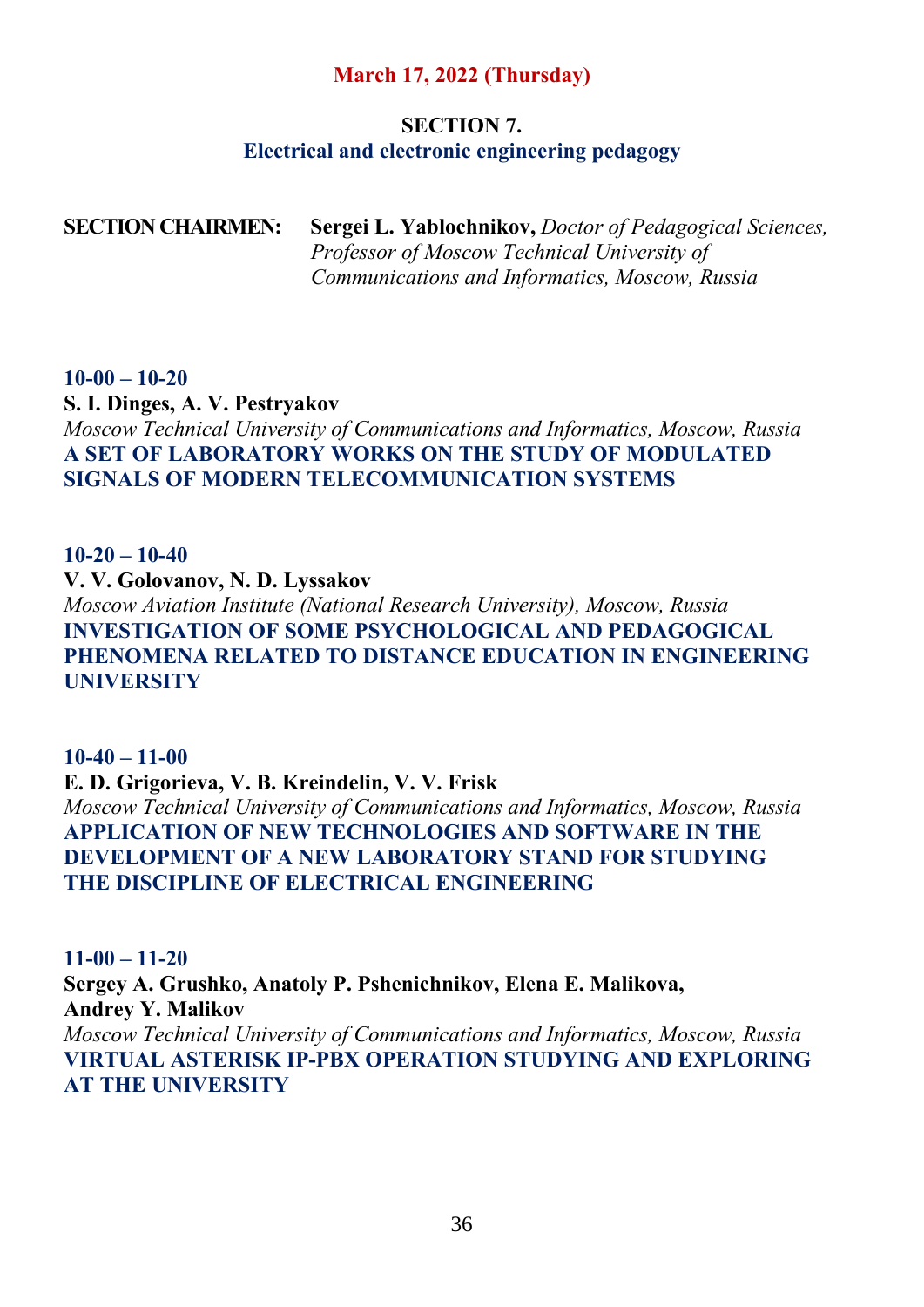# **11-20 – 11-40 M. I. Kuptsov**  *Ryazan State Radio and Technical University, Ryazan, Russia*  **I. M. Kuptsov**  *Instamart Technologies LLC, Moscow, Russia*  **S. L. Yablochnikov, I. O. Yablochnikova**  *Moscow Technical University of Communications and Informatics, Moscow, Russia*  **V. B. Dzobelova**  *North Ossetian State University named after Kosta Levanovich Khetagurov, Vladikavkaz, Russia*  **MODELING OF PROCESSES IN THE FIELD OF IT EDUCATION IMPLEMENTED WITH THE USE OF REMOTE TECHNOLOGIES**

# **11-40 – 12-00**

**Ilya M. Lerner** *(Member, IEEE)***, Renat F. Zaripov, Rashid R. Fayzullin** *(Member, IEEE)***, Marat M. Fatykhov**  *Kazan National Research Technical University n.a. A.N. Tupolev, Kazan, Russia*  **V. I. Il`in** 

*Kazan Federal University, Kazan, Russia* 

**NEW TEACHING APPROACH ON MATLAB PROGRAMMING FOR RADIO ENGINEERING STUDENTS** 

# **12-00 – 12-20**

**N. E. Poborchaya, A. Y. Kudryashova, A. S. Adzhemov** *(Member, IEEE) Moscow Technical University of Communications and Informatics, Moscow, Russia*  **COMMUNICATION THEORY TEACHING METHODS USING MULTIMEDIA TECHNOLOGIES AND APPLICATION PACKAGES** 

# **12-20 – 12-40**

**Zhanna A. Vavilova, Egor A. Chirikov, Nikolay V. Tkachenko**  *Moscow Aviation Institute (National Research University), Moscow, Russia*  **DEVELOPMENT OF APPLICATIONS FOR GENERATING AND READING QR CODES FOR THE MICRO1 MODEL** 

# **12-40 – 13-00**

**S. L. Yablochnikov, K. F. Shakirov, V. V. Erofeeva**  *Moscow Technical University of Communications and Informatics, Moscow, Russia*  **V. B. Dzobelova**  *North-Ossetian State University, Vladikavkaz, Russia*  **R. K. Malkarova**  *Kabardino-Balkarian State University named after Kh.M.Berbekov, Nalchik, Russia*  **THE USE OF COMPUTER TRAINING SYSTEMS IN DISTANCE LEARNING**